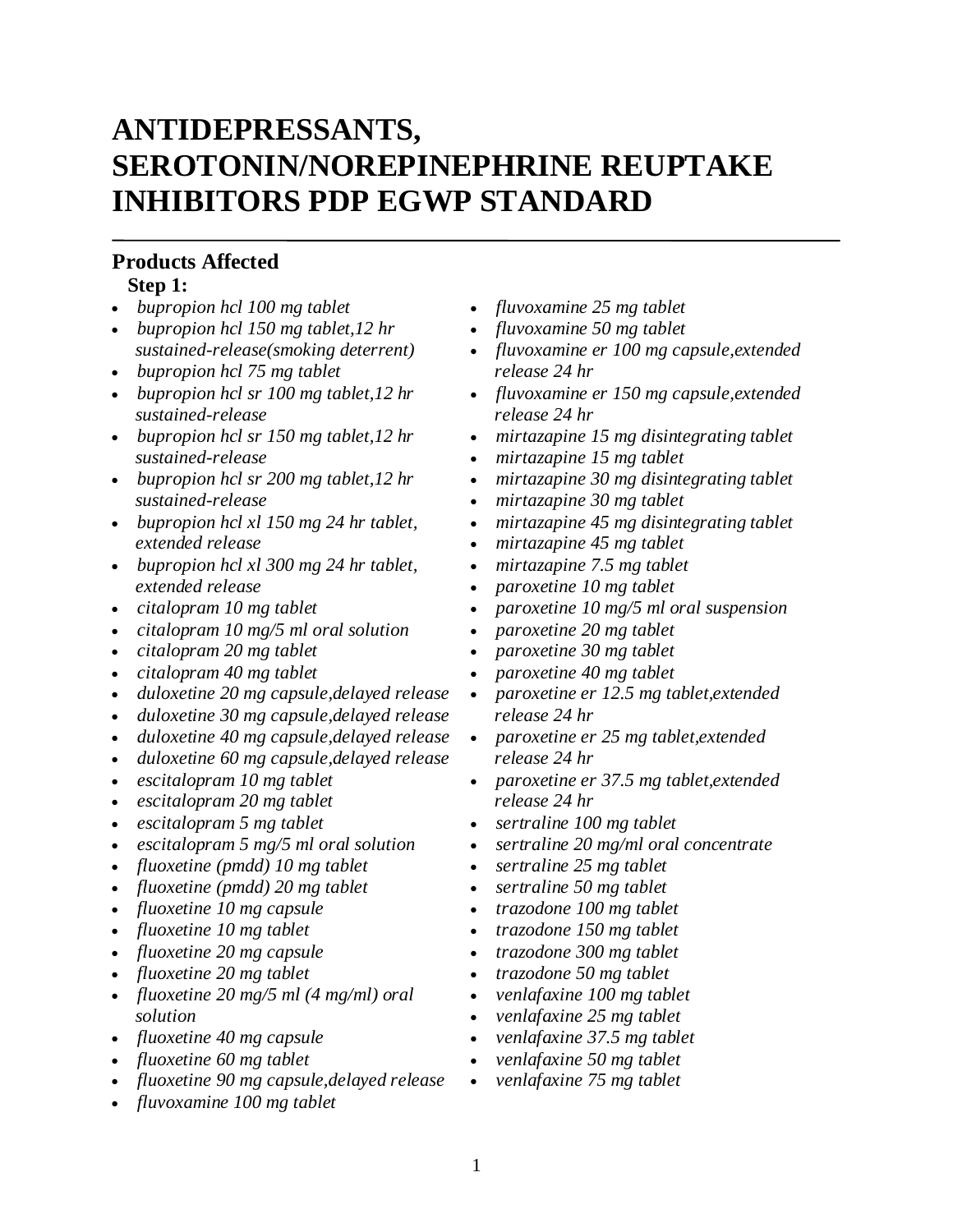- *venlafaxine er 150 mg capsule,extended release 24 hr*
- *venlafaxine er 150 mg tablet,extended release 24 hr*
- *venlafaxine er 225 mg tablet,extended release 24 hr*
- *venlafaxine er 37.5 mg capsule,extended release 24 hr*

**Step 2:**

- FETZIMA 120 MG CAPSULE,EXTENDED RELEASE
- FETZIMA 20 MG (2)-40 MG (26) CAPSULE,EXTENDED RELEASE,24 HR,DOSE PACK
- FETZIMA 20 MG CAPSULE,EXTENDED RELEASE
- *venlafaxine er 37.5 mg tablet,extended release 24 hr*
- *venlafaxine er 75 mg capsule,extended release 24 hr*
- *venlafaxine er 75 mg tablet,extended release 24 hr*
- FETZIMA 40 MG CAPSULE,EXTENDED RELEASE
- FETZIMA 80 MG CAPSULE,EXTENDED RELEASE
- PAROXETINE 10 MG/5 ML ORAL SUSPENSION
- PAXIL 10 MG/5 ML ORAL **SUSPENSION**

| <b>Criteria</b> | Step-1 Drugs: bupropion, citalopram, duloxetine, escitalopram,<br>fluoxetine, fluvoxamine, mirtazapine, paroxetine, sertraline, trazodone<br>and venlafaxine. Step-2 Drugs: Fetzima, paroxetine suspension and Paxil<br>Suspension. For Fetzima and Paxil Suspension, the member must have<br>tried a 30 day supply or more of at least two Step-1 drugs within the same<br>step therapy group within the previous 180 days as evidenced by a<br>previous paid claim under the prescription benefit or by physician<br>documented use. For Viibryd, only one Step-1 drug is required. Step-2<br>drugs are not covered unless the above step therapy criteria are met.<br>Patients who are currently taking or who have taken a step 2 drug at any<br>time in the past and discontinued their use may receive authorization |
|-----------------|----------------------------------------------------------------------------------------------------------------------------------------------------------------------------------------------------------------------------------------------------------------------------------------------------------------------------------------------------------------------------------------------------------------------------------------------------------------------------------------------------------------------------------------------------------------------------------------------------------------------------------------------------------------------------------------------------------------------------------------------------------------------------------------------------------------------------|
|                 | without trials of step 1 drugs. For patients with suicidal ideation, step 1<br>drugs do not need to be tried.                                                                                                                                                                                                                                                                                                                                                                                                                                                                                                                                                                                                                                                                                                              |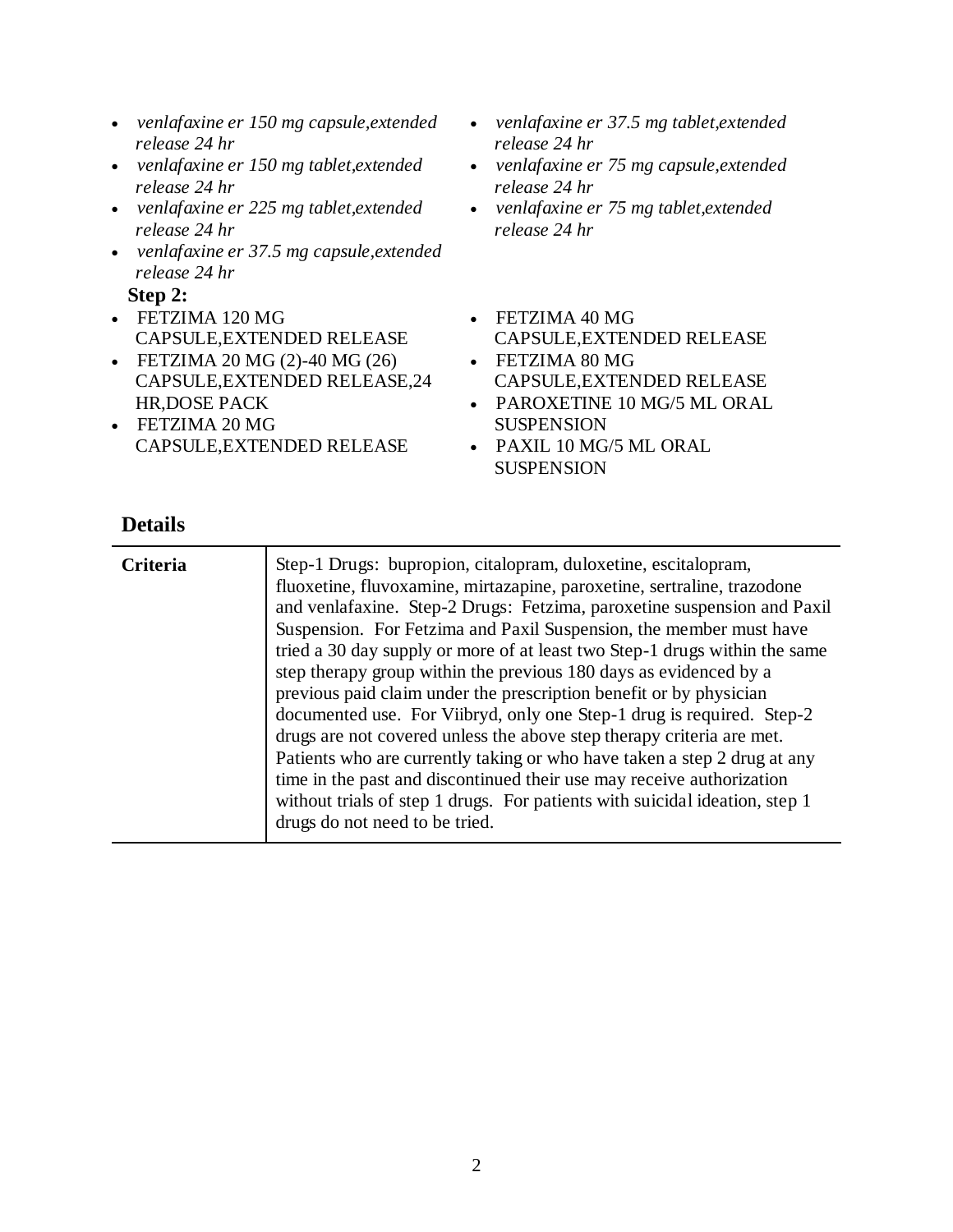# **ANTI-INFLAMMATORY/BETA AGONIST COMBINATIONS EGWP STANDARD**

### **Products Affected**

**Step 1:**

- ADVAIR HFA 115 MCG-21 MCG/ACTUATION AEROSOL INHALER
- ADVAIR HFA 230 MCG-21 MCG/ACTUATION AEROSOL INHALER
- ADVAIR HFA 45 MCG-21 MCG/ACTUATION AEROSOL INHALER
- BREO ELLIPTA 100 MCG-25 MCG/DOSE POWDER FOR INHALATION
- BREO ELLIPTA 200 MCG-25 MCG/DOSE POWDER FOR INHALATION

#### **Step 2:**

- DULERA 100 MCG-5 MCG/ACTUATION HFA AEROSOL INHALER
- DULERA 200 MCG-5 MCG/ACTUATION HFA AEROSOL INHALER

## **Details**

**Criteria** Step-1 Drug: Breo Ellipta, Advair HFA, Wixela Inhub, fluticasone/salmetrol diskus Step-2 Drugs: Dulera. The member must have tried a 30 day supply or more of one Step-1 drug within the same step therapy group within the previous 180 days as evidenced by a previous paid claim under the prescription benefit or by physician documented use. Step-2 drugs are not covered unless the above step therapy criteria are met.

- *fluticasone 100 mcg-salmeterol 50 mcg/dose blistr powdr for inhalation*
- *fluticasone 250 mcg-salmeterol 50 mcg/dose blistr powdr for inhalation*
- *fluticasone 500 mcg-salmeterol 50 mcg/dose blistr powdr for inhalation*
- *wixela inhub 100 mcg-50 mcg/dose powder for inhalation*
- *wixela inhub 250 mcg-50 mcg/dose powder for inhalation*
- *wixela inhub 500 mcg-50 mcg/dose powder for inhalation*
- DULERA 50 MCG-5 MCG/ACTUATION HFA AEROSOL INHALER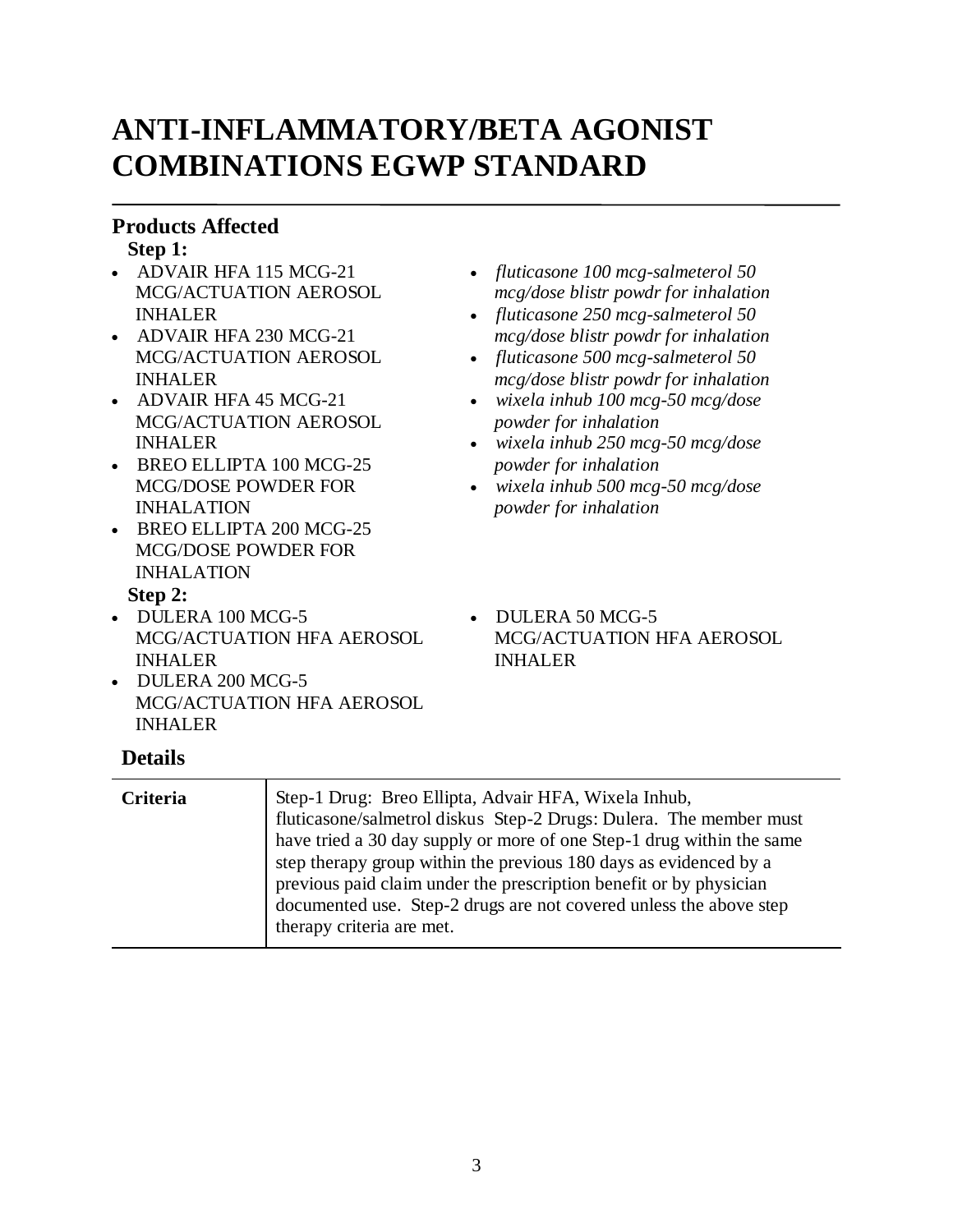# **ASTHMA PDP EGWP STANDARD**

# **Products Affected**

#### **Step 1:**

- ARNUITY ELLIPTA 100 MCG/ACTUATION POWDER FOR INHALATION
- ARNUITY ELLIPTA 200 MCG/ACTUATION POWDER FOR INHALATION
- ARNUITY ELLIPTA 50 MCG/ACTUATION POWDER FOR INHALATION
- FLOVENT DISKUS 100 MCG/ACTUATION POWDER FOR INHALATION

### **Step 2:**

- ASMANEX HFA 100 MCG/ACTUATION AEROSOL INHALER
- ASMANEX HFA 200 MCG/ACTUATION AEROSOL INHALER
- ASMANEX HFA 50 MCG/ACTUATION ASMANEX TWISTHALER 220 AEROSOL INHALER
- ASMANEX TWISTHALER 110 MCG/ACTUATION(30 DOSES) BREATH ACTIVATED INHALR
- ASMANEX TWISTHALER 220 MCG/ACTUATION(120 DOSES) BREATH ACTIVATED INHLR
- FLOVENT DISKUS 250 MCG/ACTUATION POWDER FOR INHALATION
- FLOVENT DISKUS 50 MCG/ACTUATION POWDER FOR INHALATION
- FLOVENT HFA 110 MCG/ACTUATION AEROSOL INHALER
- FLOVENT HFA 220 MCG/ACTUATION AEROSOL INHALER
- FLOVENT HFA 44 MCG/ACTUATION AEROSOL INHALER
- ASMANEX TWISTHALER 220 MCG/ACTUATION(14 DOSES) BREATH ACTIVATED INHALR
- ASMANEX TWISTHALER 220 MCG/ACTUATION(30 DOSES) BREATH ACTIVATED INHALR
- MCG/ACTUATION(60 DOSES) BREATH ACTIVATED INHALR
- QVAR REDIHALER 40 MCG/ACTUATION HFA BREATH ACTIVATED AEROSOL
- OVAR REDIHALER 80 MCG/ACTUATION HFA BREATH ACTIVATED AEROSOL

| <b>Criteria</b> | Step-1 Drugs: Arnuity Ellipta, Flovent Diskus and Flovent HFA. Step-2<br>Drugs: Asmanex and Qvar. The member must have tried a 30 day supply<br>or more of at least one Step-1 drug within the same step therapy group<br>within the previous 365 days as evidenced by a previous paid claim under<br>the prescription benefit or by physician documented use. Step-2 drugs are<br>not covered unless the above step therapy criteria are met. |
|-----------------|------------------------------------------------------------------------------------------------------------------------------------------------------------------------------------------------------------------------------------------------------------------------------------------------------------------------------------------------------------------------------------------------------------------------------------------------|
|                 |                                                                                                                                                                                                                                                                                                                                                                                                                                                |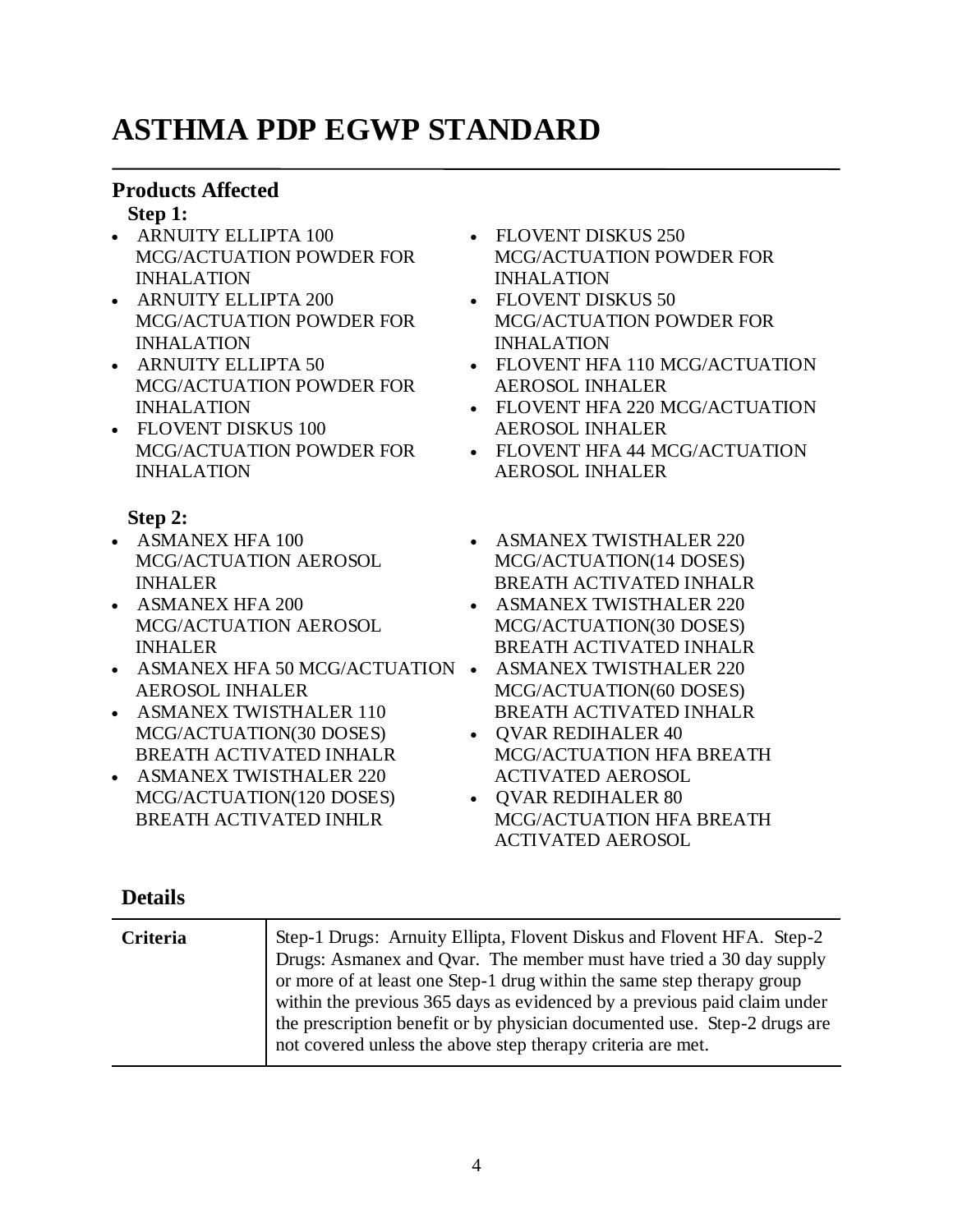# **BISPHOSPHONATE PDP EGWP STANDARD**

# **Products Affected**

# **Step 1:**

- *alendronate 10 mg tablet*
- *alendronate 35 mg tablet*
- *alendronate 70 mg tablet*
- *alendronate 70 mg/75 ml oral solution*
- *ibandronate 150 mg tablet*
- *risedronate 150 mg tablet*

#### **Step 2:**

• FOSAMAX PLUS D 70 MG-2,800 UNIT • FOSAMAX PLUS D 70 MG-5,600 UNIT TABLET

- *risedronate 30 mg tablet*
- *risedronate 35 mg tablet*
- *risedronate 35 mg tablet (12 pack)*
- *risedronate 35 mg tablet (4 pack)*
- *risedronate 35 mg tablet,delayed release*
- *risedronate 5 mg tablet*
	- TABLET

| <b>Criteria</b> | Step-1 Drugs: alendronate sodium, ibandronate sodium tablets and<br>risedronate sodium. Step-2 Drug: Fosamax Plus D. The member must<br>have tried a 30 day supply or more of at least one Step-1 drug within the<br>same step therapy group within the previous 180 days as evidenced by a<br>previous paid claim under the prescription benefit or by physician<br>documented use. Step-2 drug is not covered unless the above step therapy<br>criteria are met. |
|-----------------|--------------------------------------------------------------------------------------------------------------------------------------------------------------------------------------------------------------------------------------------------------------------------------------------------------------------------------------------------------------------------------------------------------------------------------------------------------------------|
|-----------------|--------------------------------------------------------------------------------------------------------------------------------------------------------------------------------------------------------------------------------------------------------------------------------------------------------------------------------------------------------------------------------------------------------------------------------------------------------------------|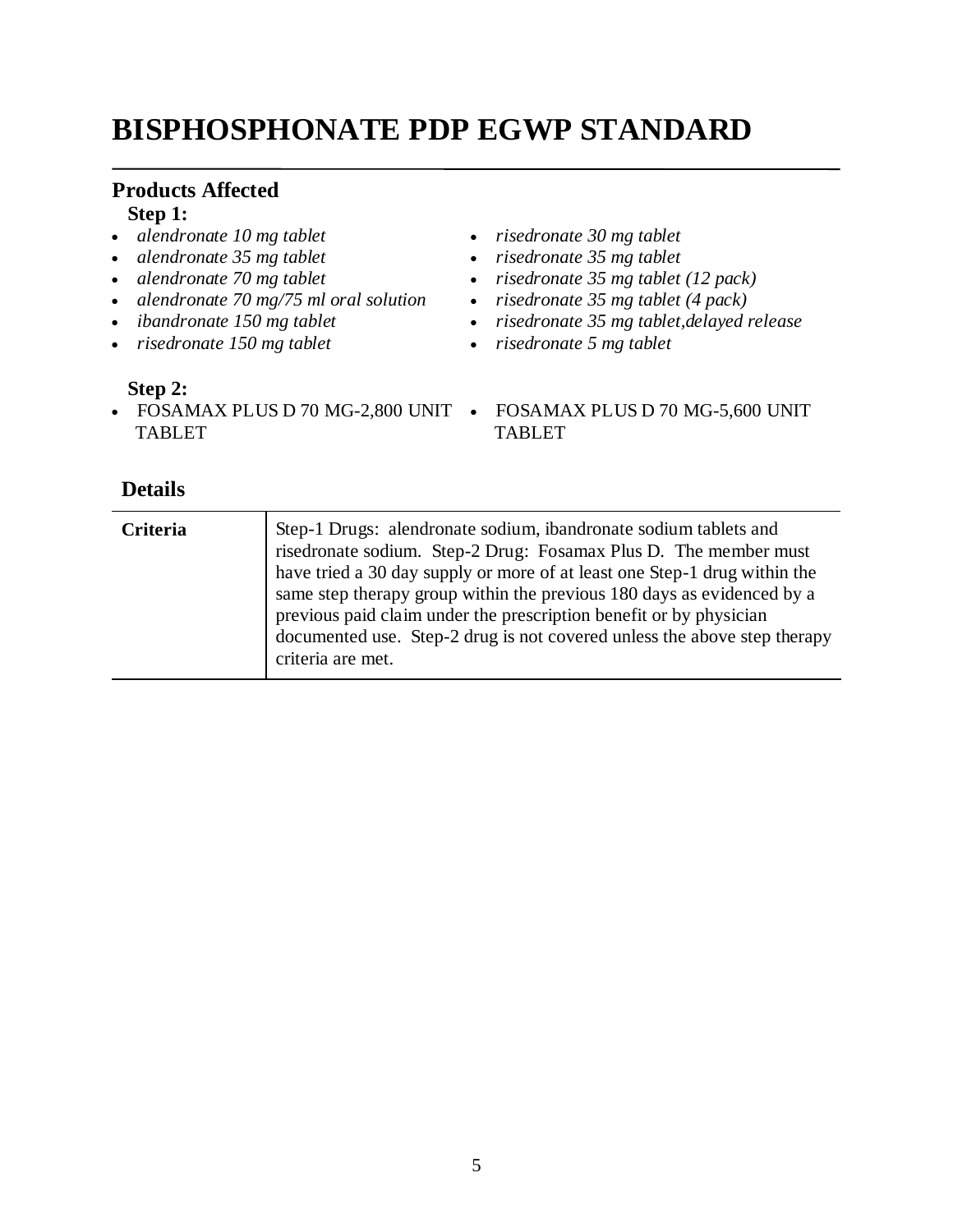# **DIPENTUM PDP EGWP STANDARD**

#### **Products Affected Step 1:**

- *balsalazide 750 mg capsule*
- *mesalamine 1.2 gram tablet,delayed release*
- *mesalamine 400 mg capsule (with delayed release tablets inside)*
- *mesalamine 800 mg tablet,delayed release*
- *mesalamine er 0.375 gram capsule,extended release 24 hr*

**Step 2:**

• DIPENTUM 250 MG CAPSULE

- PENTASA 250 MG CAPSULE,CONTROLLED RELEASE
- PENTASA 500 MG CAPSULE,CONTROLLED RELEASE
- *sulfasalazine 500 mg tablet*
- *sulfasalazine 500 mg tablet,delayed release*

| Criteria | Step-1 Drugs: balsalazide, mesalamine DR, mesalamine ER, Pentasa and<br>sulfasalazine. Step-2 Drug: Dipentum. The member must have tried a<br>30 day supply or more of at least two Step-1 drugs within the same step<br>therapy group within the previous 180 days as evidenced by a previous<br>paid claim under the prescription benefit or by physician documented use.<br>Step-2 drug is not covered unless the above step therapy criteria are met. |
|----------|-----------------------------------------------------------------------------------------------------------------------------------------------------------------------------------------------------------------------------------------------------------------------------------------------------------------------------------------------------------------------------------------------------------------------------------------------------------|
|          |                                                                                                                                                                                                                                                                                                                                                                                                                                                           |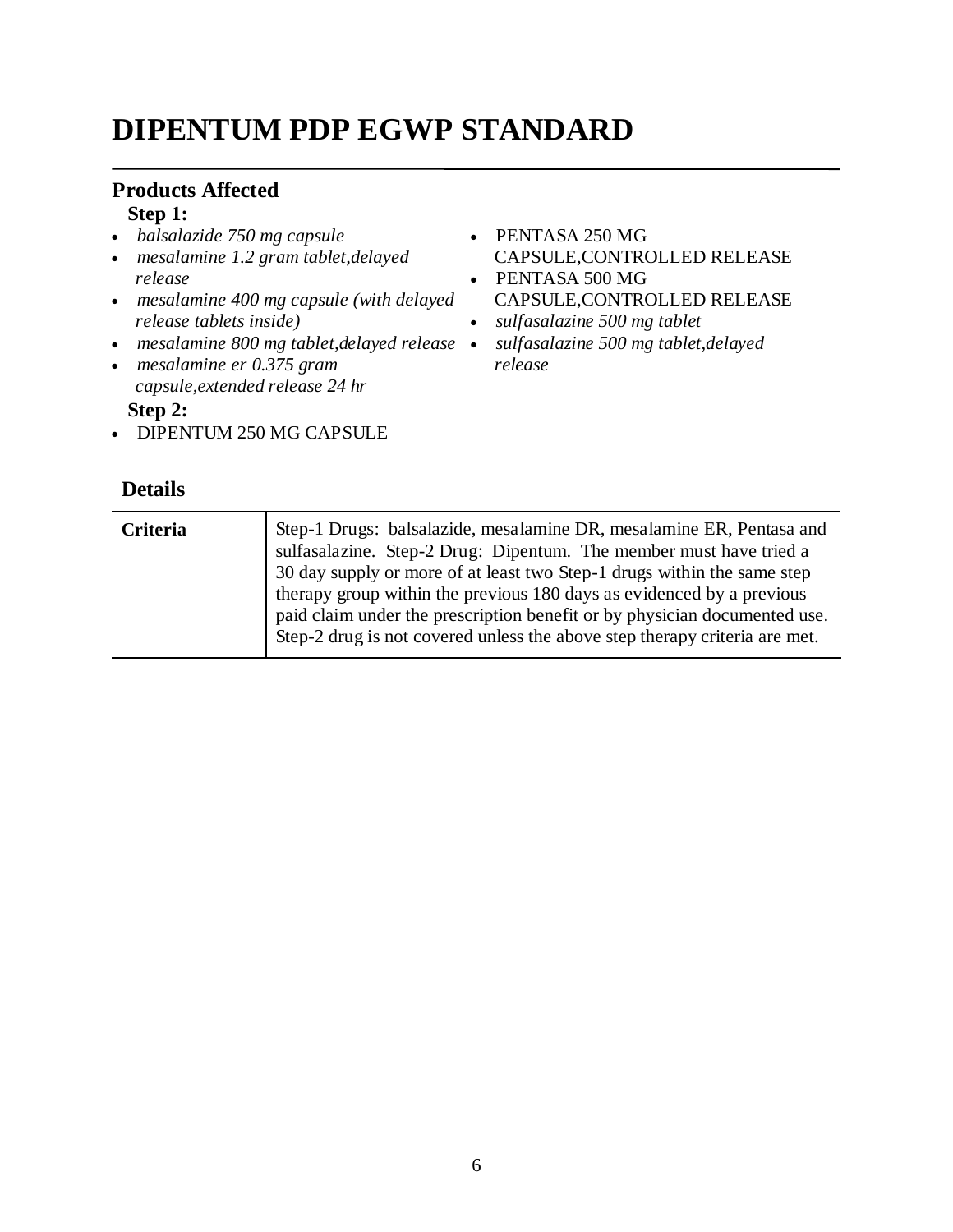# **FEBUXOSTAT PDP EGWP STANDARD**

# **Products Affected**

**Step 1:**<br>• *allopurinol 100 mg tablet* 

*allopurinol 100 mg tablet allopurinol 300 mg tablet*

#### **Step 2:**

*febuxostat 40 mg tablet febuxostat 80 mg tablet*

| <b>Criteria</b> | Step-1 Drug: allopurinol. Step-2 Drug: febuxostat. The member must<br>have tried a 30 day supply or more of at least one Step-1 drug within the<br>same step therapy group within the previous 180 days as evidenced by a<br>previous paid claim under the prescription benefit or by physician<br>documented use. Step-2 drug is not covered unless the above step therapy<br>criteria are met. Authorization for febuxostat will be given if the patient<br>is receiving concomitant medications that have significant drug-drug<br>interactions with the Step 1 agent (allopurinol) which are not noted with<br>febuxostat tablets (e.g., cyclosporine, chlorpropamide). |
|-----------------|-----------------------------------------------------------------------------------------------------------------------------------------------------------------------------------------------------------------------------------------------------------------------------------------------------------------------------------------------------------------------------------------------------------------------------------------------------------------------------------------------------------------------------------------------------------------------------------------------------------------------------------------------------------------------------|
|                 |                                                                                                                                                                                                                                                                                                                                                                                                                                                                                                                                                                                                                                                                             |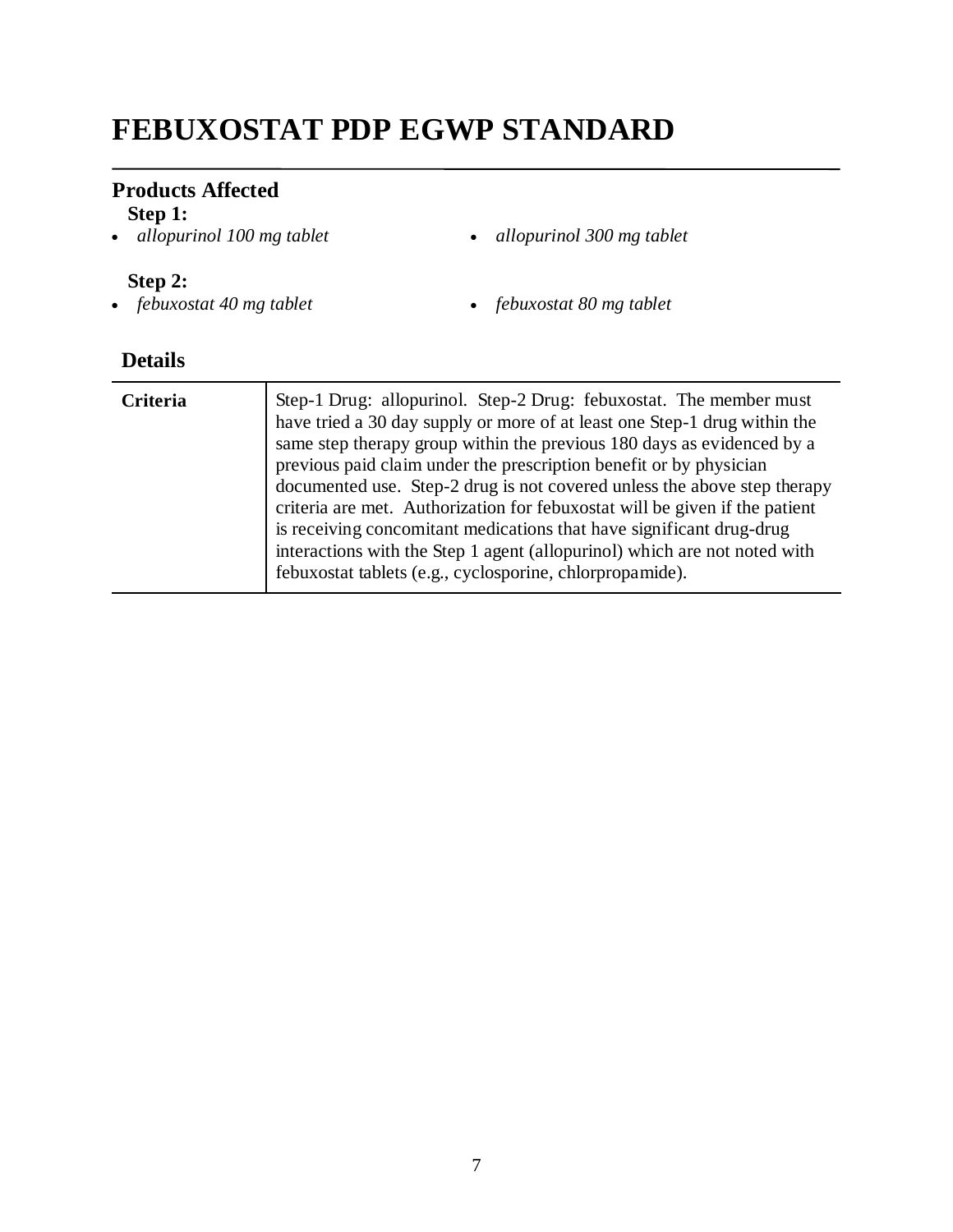# **GLAUCOMA PDP EGWP STANDARD**

# **Products Affected**

#### **Step 1:**

- ALPHAGAN P 0.1 % EYE DROPS
- *bimatoprost 0.03 % eye drops*
- *brimonidine 0.15 % eye drops*
- *brimonidine 0.2 % eye drops*
- *carteolol 1 % eye drops*
- $\bullet$  COMBIGAN 0.2 %-0.5 % EYE DROPS
- *dorzolamide 2 % eye drops*
- *dorzolamide 22.3 mg-timolol 6.8 mg/ml eye drops*
- *dorzolamide-timolol (pf) 2 %-0.5 % eye drops in a dropperette*
- *latanoprost 0.005 % eye drops*
- *levobunolol 0.5 % eye drops*
- LUMIGAN 0.01 % EYE DROPS **Step 2:**
- 
- *pilocarpine 1 % eye drops*
- *pilocarpine 2 % eye drops*
- *pilocarpine 4 % eye drops*
- *timolol maleate 0.25 % eye drops*
- *timolol maleate 0.25 % eye gel forming solution*
- *timolol maleate 0.5 % eye drops*
- *timolol maleate 0.5 % eye gel forming solution*
- *timolol maleate 0.5 % once daily eye drops*
- TRAVATAN Z 0.004 % EYE DROPS
- *travoprost 0.004 % eye drops*
- RHOPRESSA 0.02 % EYE DROPS ROCKLATAN 0.02 %-0.005 % EYE DROPS

| Criteria | Step-1 Drugs: Alphagan P, betaxolol, bimatoprost, brimonidine,<br>carteolol, Combigan, dorzolamide, dorzolamide/timolol,<br>dorzolamide/timolol PF, latanoprost, levobunolol, Lumigan, pilocarpine,<br>timolol, timolol ophthalmic gel forming solution, travoprost, Travatan Z.<br>Step-2 Drugs: Rocklatan, Rhopressa. The member must have tried a 30<br>day supply or more of at least one Step-1 drug within the same step<br>therapy group within the previous 180 days as evidenced by a previous |
|----------|---------------------------------------------------------------------------------------------------------------------------------------------------------------------------------------------------------------------------------------------------------------------------------------------------------------------------------------------------------------------------------------------------------------------------------------------------------------------------------------------------------|
|          | paid claim under the prescription benefit or by physician documented use.<br>Step-2 drugs are not covered unless the above step therapy criteria are<br>met.                                                                                                                                                                                                                                                                                                                                            |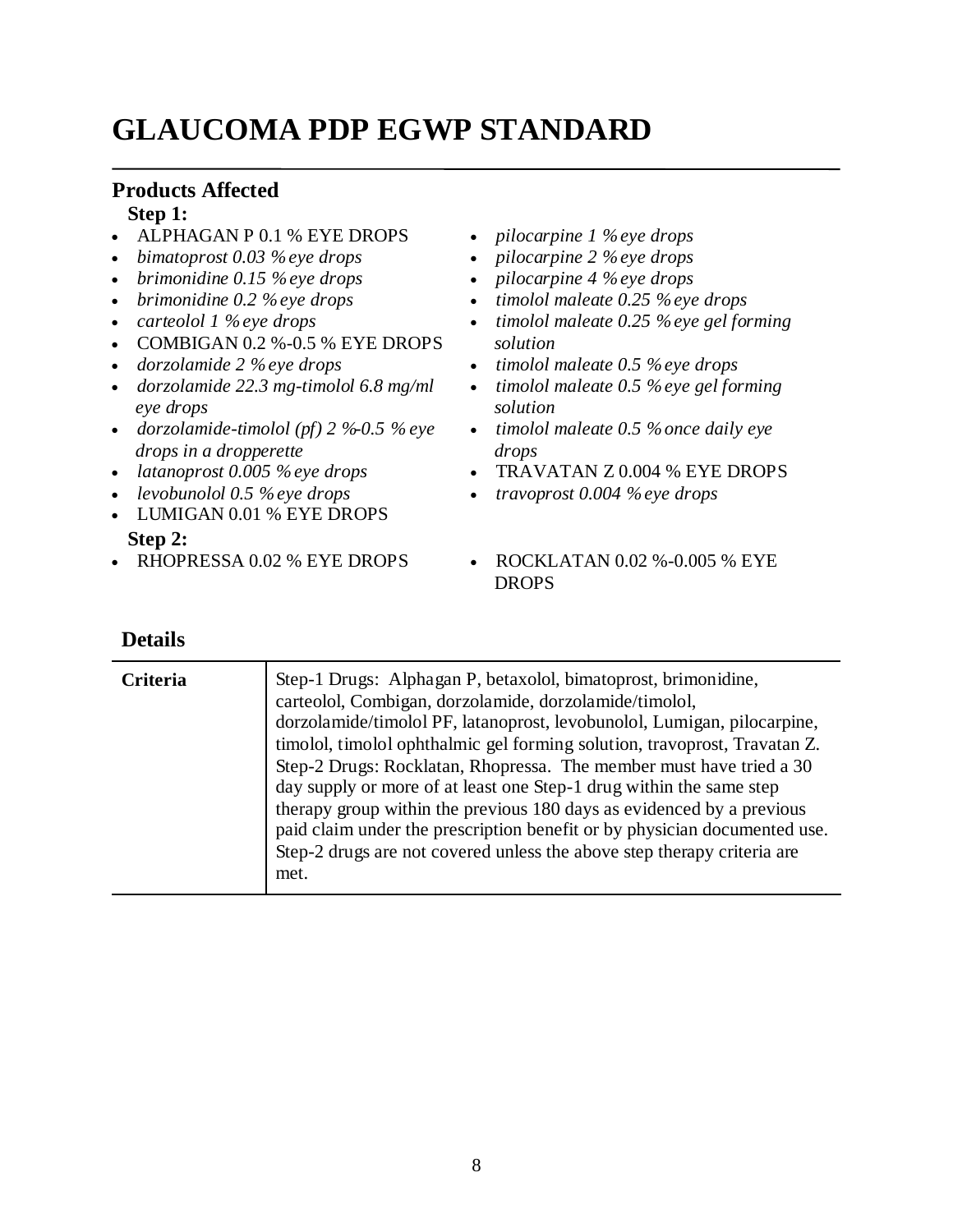# **INHALED LAMA/LABA COMBO PRODUCTS EGWP STANDARD**

### **Products Affected**

**Step 1:**

• ANORO ELLIPTA 62.5 MCG-25 MCG/ACTUATION POWDER FOR INHALATION

# **Step 2:**

• STIOLTO RESPIMAT 2.5 MCG-2.5 MCG/ACTUATION SOLUTION FOR INHALATION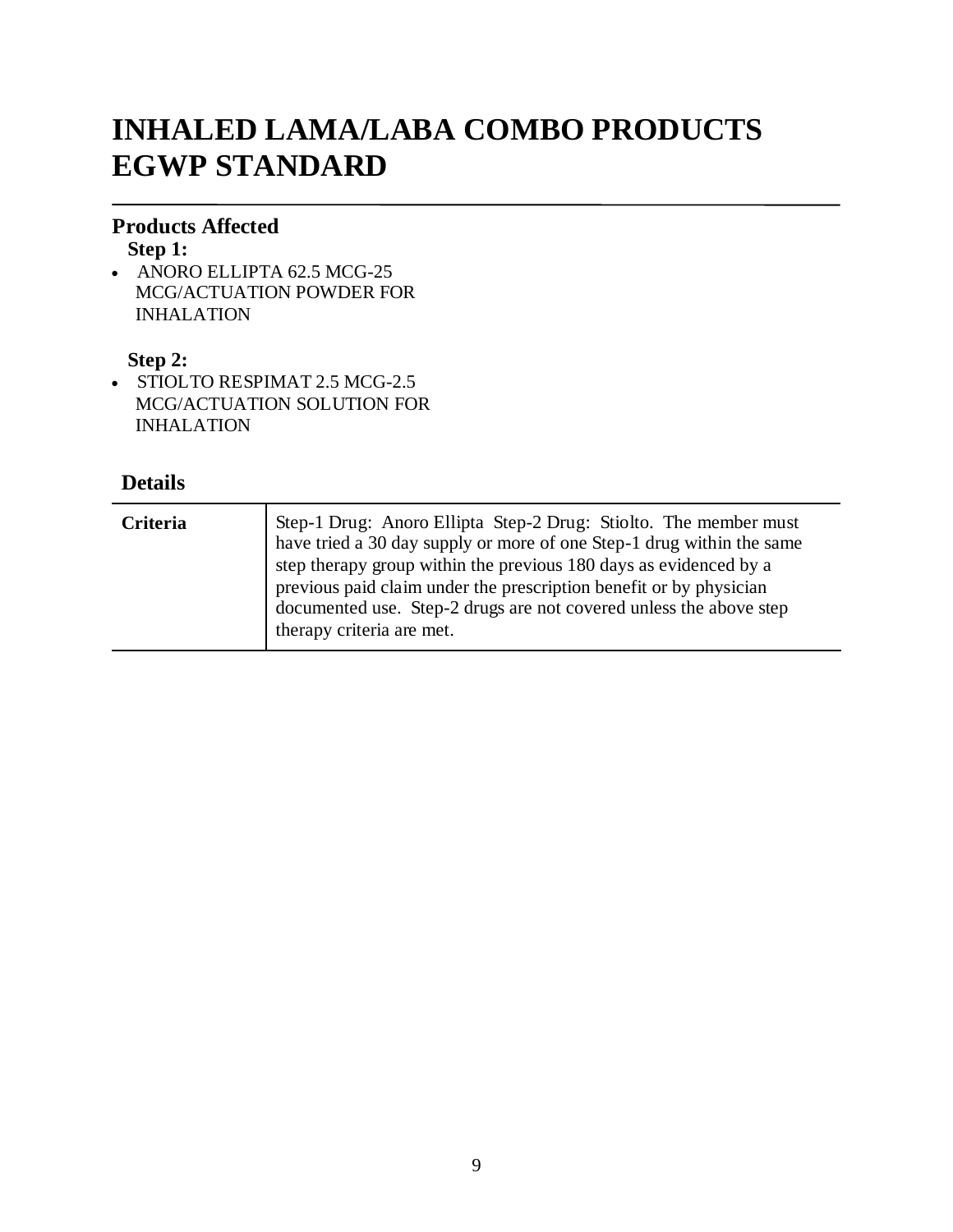# **INHALED LONG ACTING MUSCARINIC ANTAGONISTS EGWP STANDARD**

### **Products Affected**

#### **Step 1:**

• INCRUSE ELLIPTA 62.5 MCG/ACTUATION POWDER FOR INHALATION

### **Step 2:**

- SPIRIVA RESPIMAT 1.25 MCG/ACTUATION SOLUTION FOR INHALATION
- SPIRIVA RESPIMAT 2.5 MCG/ACTUATION SOLUTION FOR INHALATION
- SPIRIVA WITH HANDIHALER 18 MCG AND INHALATION CAPSULES

| <b>Criteria</b> | Step-1 Drug: Incruse Ellipta Step-2 Drugs: Spiriva and Spiriva<br>Respimat. The member must have tried a 30 day supply or more of one<br>Step-1 drug within the same step therapy group within the previous 180<br>days as evidenced by a previous paid claim under the prescription benefit<br>or by physician documented use. Step-2 drugs are not covered unless the<br>above step therapy criteria are met. |
|-----------------|-----------------------------------------------------------------------------------------------------------------------------------------------------------------------------------------------------------------------------------------------------------------------------------------------------------------------------------------------------------------------------------------------------------------|
|                 |                                                                                                                                                                                                                                                                                                                                                                                                                 |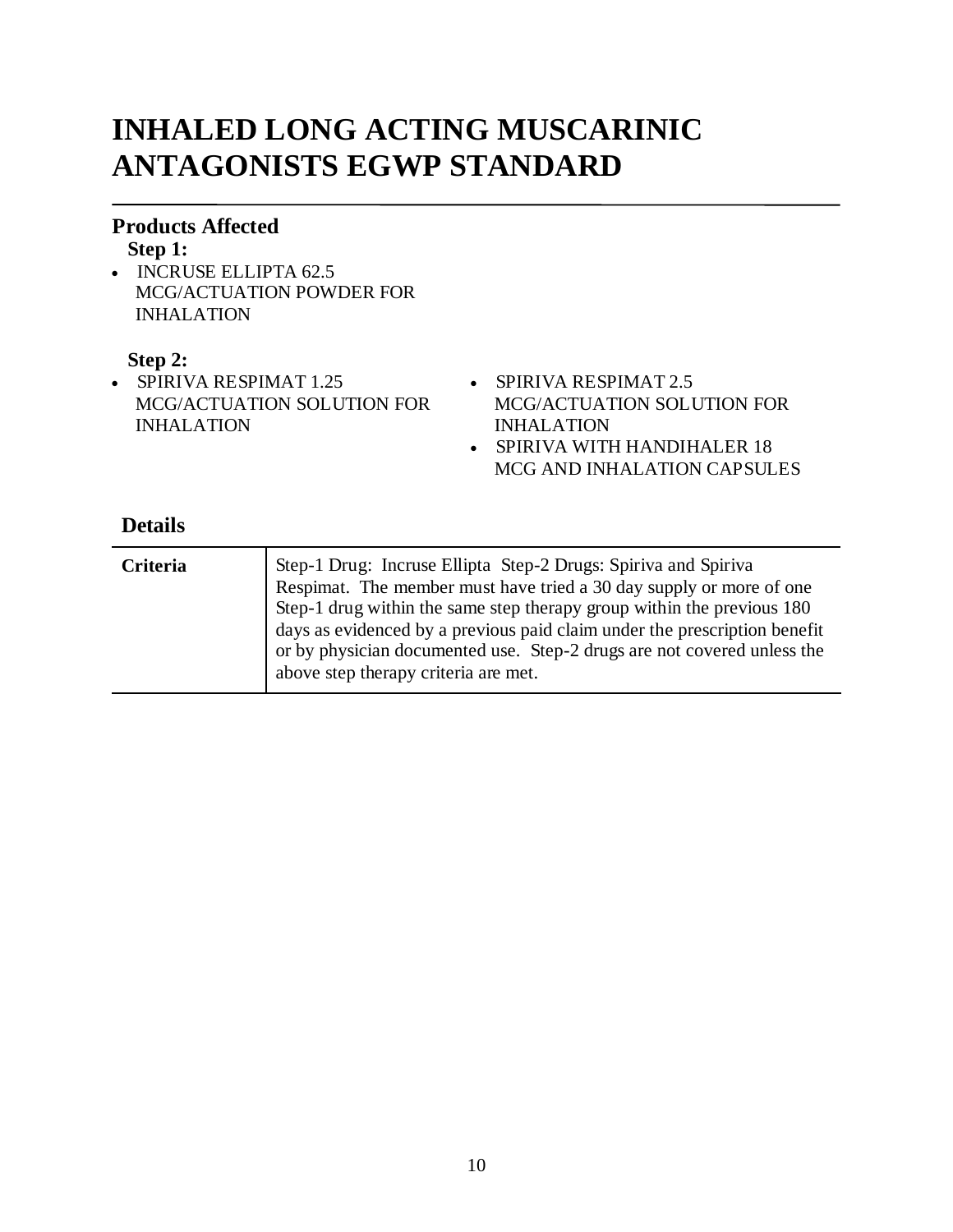# **KLISYRI PDP EGWP STANDARD**

# **Products Affected**

**Step 1:**

- FLUOROURACIL 0.5 % TOPICAL CREAM
- *fluorouracil 2 % topical solution*
- *fluorouracil 5 % topical cream*
- *fluorouracil 5 % topical solution* **Step 2:**
- KLISYRI 1 % TOPICAL OINTMENT IN PACKET
	- **Details**
- *imiquimod 3.75 % topical cream in a pump*
- *imiquimod 3.75 % topical cream packet*
- *imiquimod 5 % topical cream packet*

| Criteria | Step-1 Drugs: imiquimod 5% cream, imiquimod 3.75% cream,<br>fluorouracil 5% solution, fluorouracil 2% solution, fluorouracil 5%<br>cream, fluorouracil 0.5% cream. Step-2 Drug: Klisyri. The member must<br>have tried a 14 day supply or more of at least one Step-1 drug within the<br>same step therapy group within the previous 180 days as evidenced by a<br>previous paid claim under the prescription benefit or by physician<br>documented use. Step-2 drug is not covered unless the above step therapy<br>criteria are met. |
|----------|----------------------------------------------------------------------------------------------------------------------------------------------------------------------------------------------------------------------------------------------------------------------------------------------------------------------------------------------------------------------------------------------------------------------------------------------------------------------------------------------------------------------------------------|
|----------|----------------------------------------------------------------------------------------------------------------------------------------------------------------------------------------------------------------------------------------------------------------------------------------------------------------------------------------------------------------------------------------------------------------------------------------------------------------------------------------------------------------------------------------|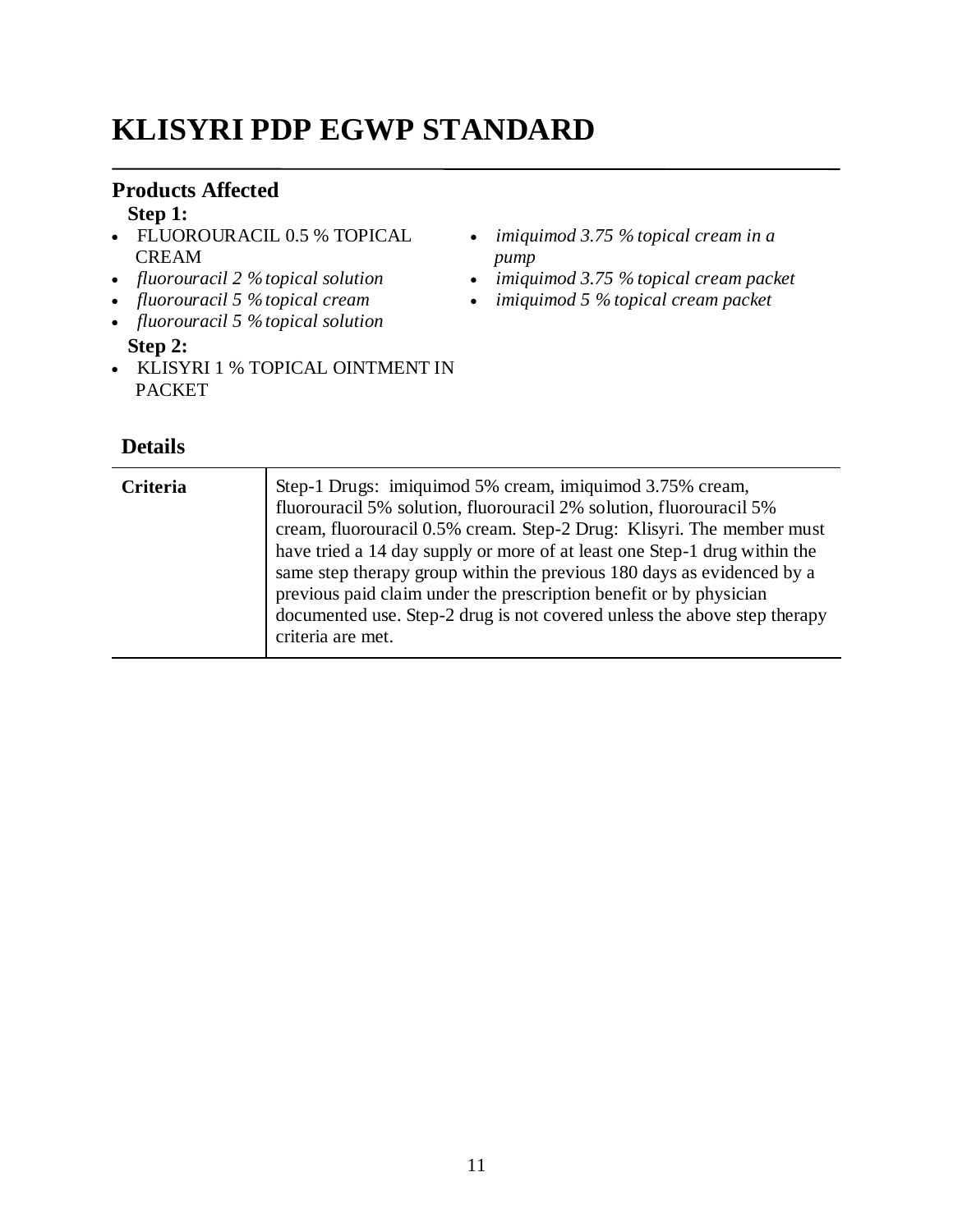# **METFORMIN ER (GENERIC FOR GLUMETZA) PDP EGWP STANDARD**

# **Products Affected**

#### **Step 1:**

- *metformin er 1,000 mg tablet,extended release 24hr*
- *metformin er 500 mg tablet,extended release 24 hr*

#### **Step 2:**

 *metformin er 1,000 mg 24 hr tablet,extended release*

- *metformin er 500 mg tablet,extended release 24hr*
- *metformin er 750 mg tablet,extended release 24 hr*
- *metformin er 500 mg 24 hr tablet,extended release*

| Criteria | Step-1 Drugs: metformin ER 500mg, 750mg tablets (generic Glucophage)<br>XR) and metformin ER 500mg, 1000mg tablets (generic Fortamet). Step-<br>2 Drug: metformin ER 500mg and 1000mg tablets (generic Glumetza).<br>The member must have tried a 30 day supply or more of both generic<br>Glucophage XR AND generic Fortamet within the previous 180 days as<br>evidenced by a previous paid claim under the prescription benefit or by<br>physician documented use. Step-2 drugs are not covered unless the above |
|----------|---------------------------------------------------------------------------------------------------------------------------------------------------------------------------------------------------------------------------------------------------------------------------------------------------------------------------------------------------------------------------------------------------------------------------------------------------------------------------------------------------------------------|
|          | step therapy criteria are met.                                                                                                                                                                                                                                                                                                                                                                                                                                                                                      |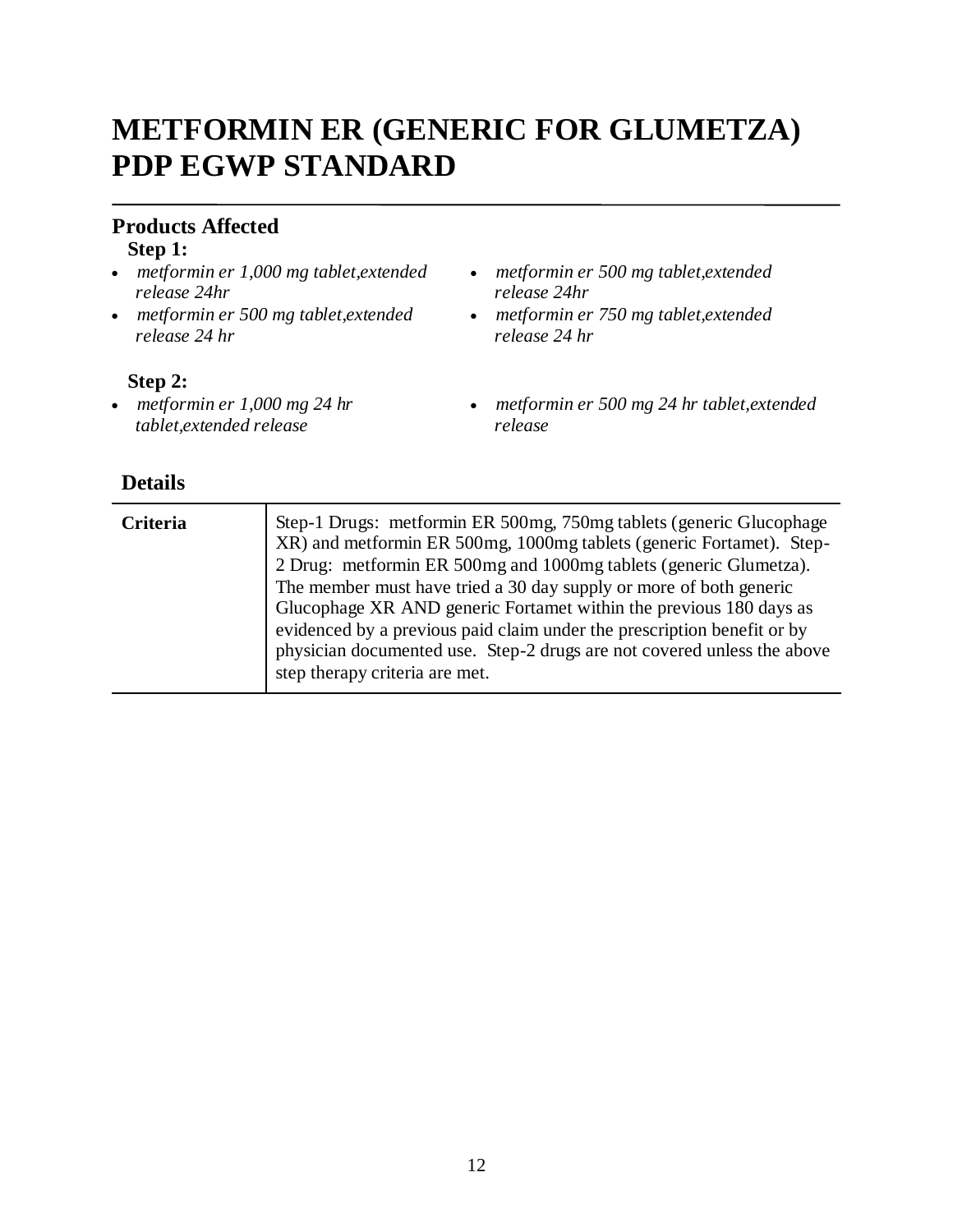# **RYTARY PDP EGWP STANDARD**

# **Products Affected**

# **Step 1:**

- *carbidopa 10 mg-levodopa 100 mg disintegrating tablet*
- *carbidopa 10 mg-levodopa 100 mg tablet*
- *carbidopa 12.5 mg-levodopa 50 mgentacapone 200 mg tablet*
- *carbidopa 18.75 mg-levodopa 75 mgentacapone 200 mg tablet*
- *carbidopa 25 mg-levodopa 100 mg disintegrating tablet*
- *carbidopa 25 mg-levodopa 100 mg tablet*
- *carbidopa 25 mg-levodopa 100 mgentacapone 200 mg tablet*
- *carbidopa 25 mg-levodopa 250 mg disintegrating tablet*
- *carbidopa 25 mg-levodopa 250 mg tablet*
- *carbidopa 31.25 mg-levodopa 125 mgentacapone 200 mg tablet*
- *carbidopa 37.5 mg-levodopa 150 mgentacapone 200 mg tablet*
- *carbidopa 50 mg-levodopa 200 mgentacapone 200 mg tablet*
- *carbidopa er 25 mg-levodopa 100 mg tablet,extended release*
- *carbidopa er 50 mg-levodopa 200 mg tablet,extended release*

CAPSULE,EXTENDED RELEASE

CAPSULE,EXTENDED RELEASE

RYTARY 48.75 MG-195 MG

RYTARY 61.25 MG-245 MG

### **Step 2:**

- RYTARY 23.75 MG-95 MG CAPSULE,EXTENDED RELEASE
- RYTARY 36.25 MG-145 MG CAPSULE,EXTENDED RELEASE

| <b>Details</b> |                                                                                                                                                                                                                                                                                                                                                                                                                                                                                           |
|----------------|-------------------------------------------------------------------------------------------------------------------------------------------------------------------------------------------------------------------------------------------------------------------------------------------------------------------------------------------------------------------------------------------------------------------------------------------------------------------------------------------|
| Criteria       | Step-1 Drugs: carbidopa/levodopa, carbidopa/levodopa ER,<br>carbidopa/levodopa ODT, and carbidopa/levodopa/entacapone. Step-2<br>Drug: Rytary. The member must have tried a 30 day supply or more of<br>at least one Step-1 drug within the same step therapy group within the<br>previous 180 days as evidenced by a previous paid claim under the<br>prescription benefit or by physician documented use. Step-2 drug is not<br>covered unless the above step therapy criteria are met. |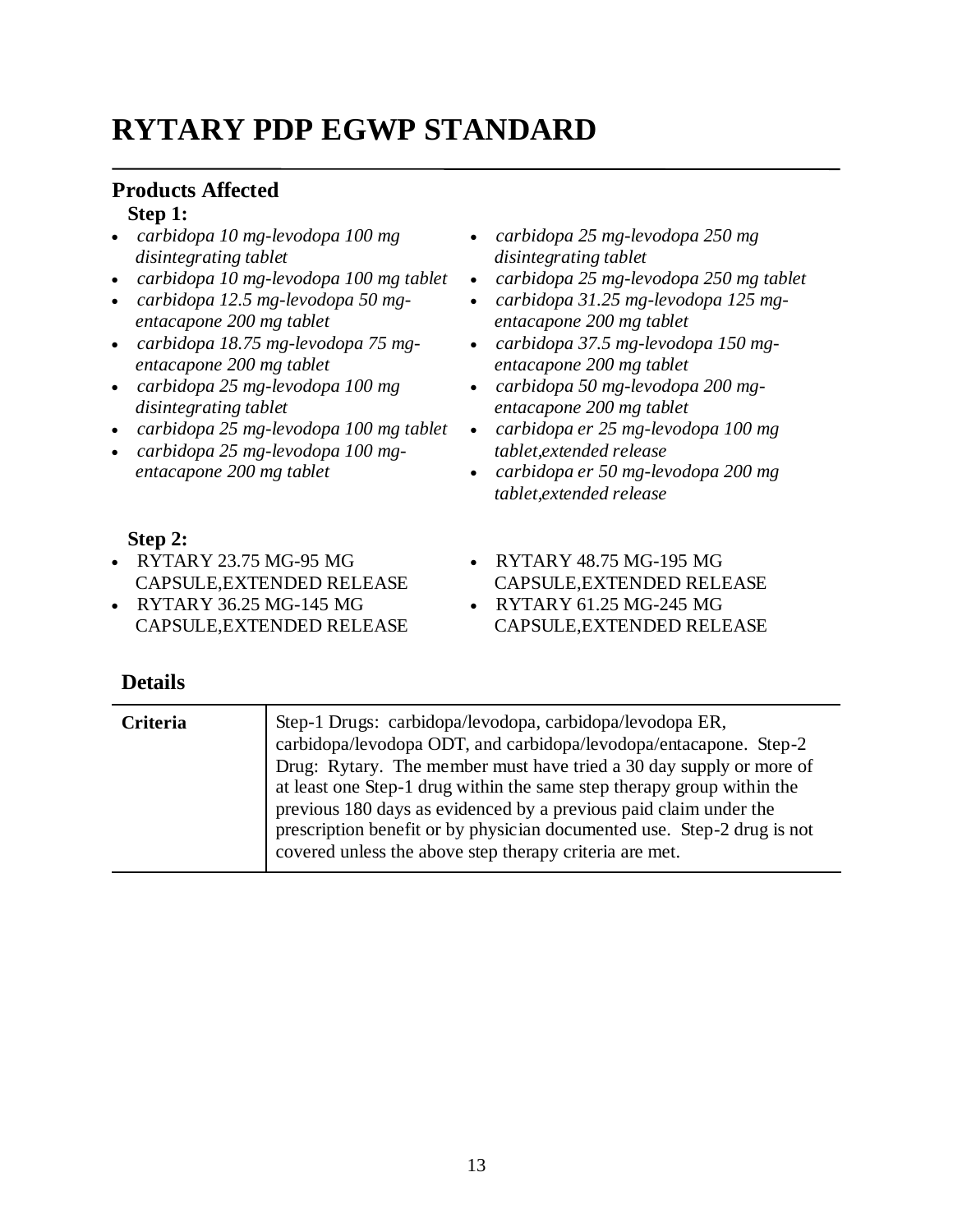# **TRINTELLIX/VIIBRYD PDP EGWP STANDARD**

#### **Products Affected Step 1:**

- *bupropion hcl 100 mg tablet*
- *bupropion hcl 150 mg tablet,12 hr sustained-release(smoking deterrent)*
- *bupropion hcl 75 mg tablet*
- *bupropion hcl sr 100 mg tablet,12 hr sustained-release*
- *bupropion hcl sr 150 mg tablet,12 hr sustained-release*
- *bupropion hcl sr 200 mg tablet,12 hr sustained-release*
- *bupropion hcl xl 150 mg 24 hr tablet, extended release*
- *bupropion hcl xl 300 mg 24 hr tablet, extended release*
- *citalopram 10 mg tablet*
- *citalopram 10 mg/5 ml oral solution*
- *citalopram 20 mg tablet*
- *citalopram 40 mg tablet*
- *duloxetine 20 mg capsule,delayed release*
- *duloxetine 30 mg capsule,delayed release*
- *duloxetine 40 mg capsule,delayed release*
- *duloxetine 60 mg capsule,delayed release*
- *escitalopram 10 mg tablet*
- *escitalopram 20 mg tablet*
- *escitalopram 5 mg tablet*
- *escitalopram 5 mg/5 ml oral solution*
- *fluoxetine (pmdd) 10 mg tablet*
- *fluoxetine (pmdd) 20 mg tablet*
- *fluoxetine 10 mg capsule*
- *fluoxetine 10 mg tablet*
- *fluoxetine 20 mg capsule*
- *fluoxetine 20 mg tablet*
- *fluoxetine 20 mg/5 ml (4 mg/ml) oral solution*
- *fluoxetine 40 mg capsule*
- *fluoxetine 60 mg tablet*
- *fluoxetine 90 mg capsule,delayed release*
- *fluvoxamine 100 mg tablet*
- *fluvoxamine 25 mg tablet*
- *fluvoxamine 50 mg tablet*
- *fluvoxamine er 100 mg capsule,extended release 24 hr*
- *fluvoxamine er 150 mg capsule,extended release 24 hr*
- *mirtazapine 15 mg disintegrating tablet*
- *mirtazapine 15 mg tablet*
- *mirtazapine 30 mg disintegrating tablet*
- *mirtazapine 30 mg tablet*
- *mirtazapine 45 mg disintegrating tablet*
- *mirtazapine 45 mg tablet*
- *mirtazapine 7.5 mg tablet*
- *paroxetine 10 mg tablet*
- *paroxetine 20 mg tablet*
- *paroxetine 30 mg tablet*
- *paroxetine 40 mg tablet*
- *paroxetine er 12.5 mg tablet,extended release 24 hr*
- *paroxetine er 25 mg tablet,extended release 24 hr*
- *paroxetine er 37.5 mg tablet,extended release 24 hr*
- *sertraline 100 mg tablet*
- *sertraline 20 mg/ml oral concentrate*
- *sertraline 25 mg tablet*
- *sertraline 50 mg tablet*
- *trazodone 100 mg tablet*
- *trazodone 150 mg tablet*
- *trazodone 300 mg tablet*
- *trazodone 50 mg tablet*
- *venlafaxine 100 mg tablet*
- *venlafaxine 25 mg tablet*
- *venlafaxine 37.5 mg tablet*
- *venlafaxine 50 mg tablet*
- *venlafaxine 75 mg tablet*
- *venlafaxine er 150 mg capsule,extended release 24 hr*
- *venlafaxine er 150 mg tablet,extended release 24 hr*
- *venlafaxine er 225 mg tablet,extended release 24 hr*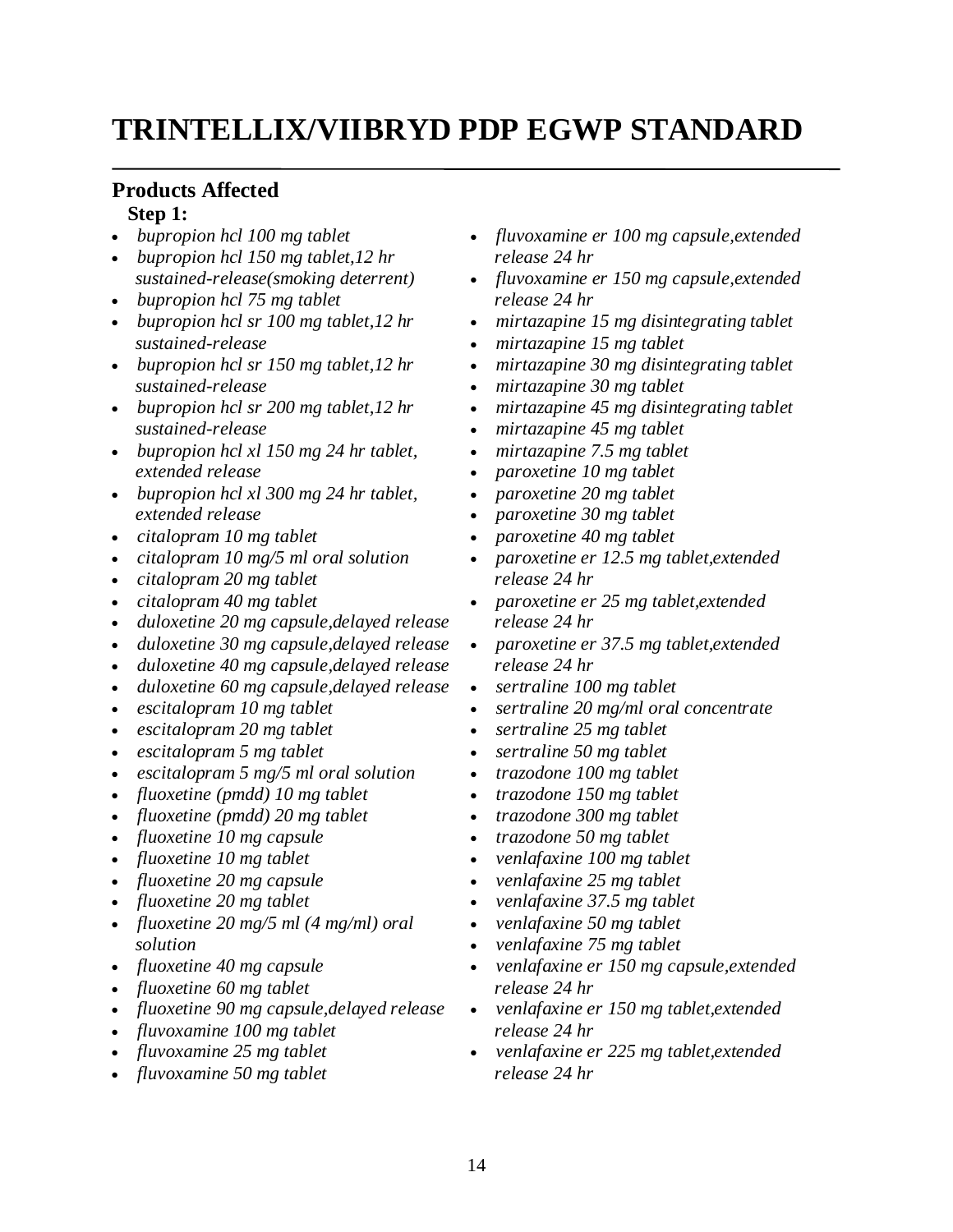- *venlafaxine er 37.5 mg capsule,extended release 24 hr*
- *venlafaxine er 37.5 mg tablet,extended release 24 hr*

#### **Step 2:**

- TRINTELLIX 10 MG TABLET
- TRINTELLIX 20 MG TABLET
- TRINTELLIX 5 MG TABLET
- VIIBRYD 10 MG (7)-20 MG (23) TABLETS IN A DOSE PACK

- *venlafaxine er 75 mg capsule,extended release 24 hr*
- *venlafaxine er 75 mg tablet,extended release 24 hr*
- VIIBRYD 10 MG TABLET
- VIIBRYD 20 MG TABLET
- VIIBRYD 40 MG TABLET

| <b>Criteria</b> | Step-1 Drugs: bupropion, citalopram, duloxetine, escitalopram,<br>fluoxetine, fluvoxamine, mirtazapine, paroxetine, sertraline, trazodone<br>and venlafaxine. Step-2 Drugs: Trintellix, Viibryd. The member must<br>have tried a 30 day supply or more of one Step-1 drug within the same<br>step therapy group within the previous 365 days as evidenced by a<br>previous paid claim under the prescription benefit or by physician<br>documented use. Step-2 drugs are not covered unless the above step<br>therapy criteria are met. Patients who are currently taking or who have<br>taken a step 2 drug at any time in the past and discontinued their use may<br>receive authorization without trials of step 1 drugs. For patients with |
|-----------------|------------------------------------------------------------------------------------------------------------------------------------------------------------------------------------------------------------------------------------------------------------------------------------------------------------------------------------------------------------------------------------------------------------------------------------------------------------------------------------------------------------------------------------------------------------------------------------------------------------------------------------------------------------------------------------------------------------------------------------------------|
|                 | suicidal ideation, step 1 drugs do not need to be tried.                                                                                                                                                                                                                                                                                                                                                                                                                                                                                                                                                                                                                                                                                       |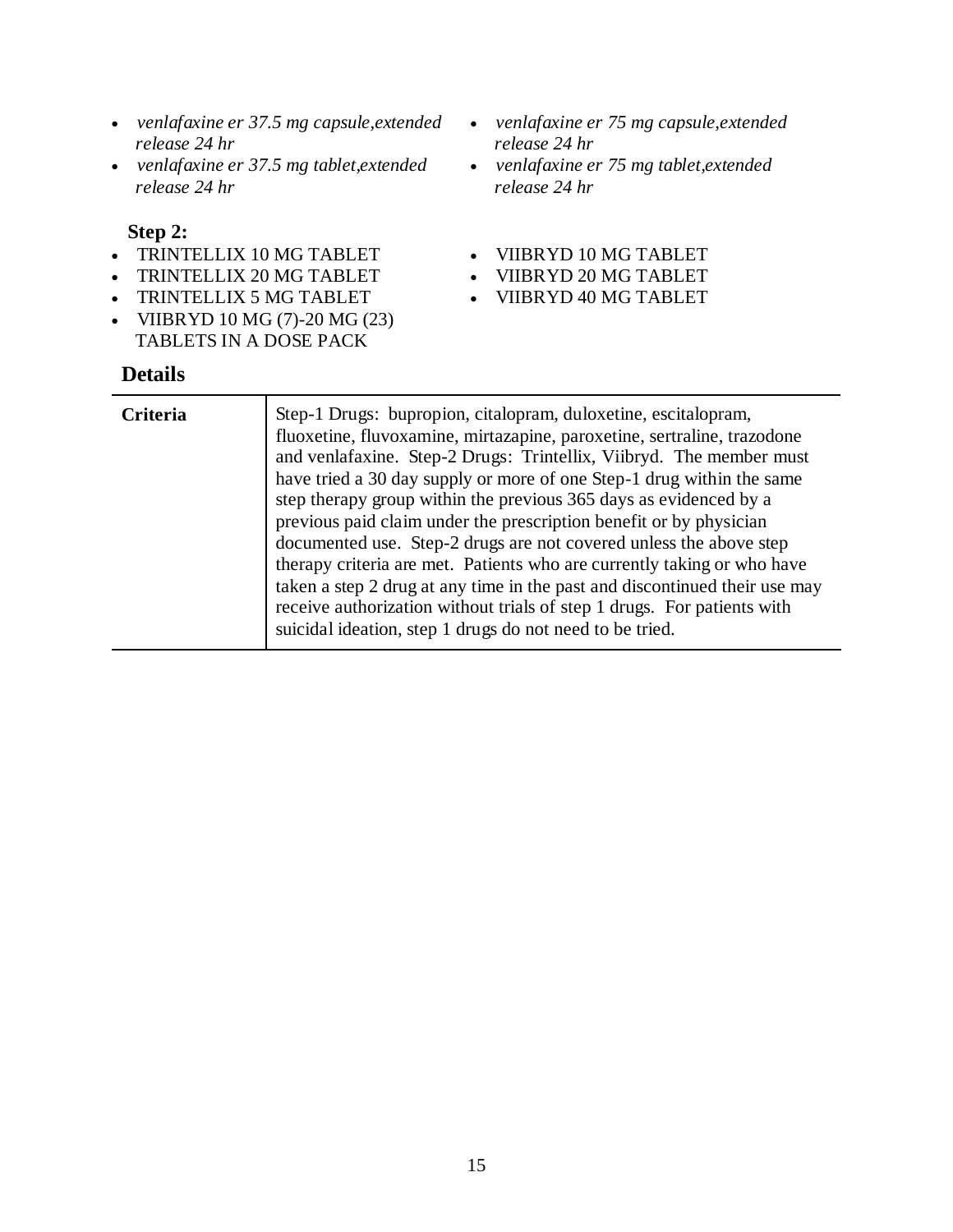# **TRIPTAN PDP EGWP STANDARD**

#### **Products Affected Step 1:**

- *naratriptan 1 mg tablet*
- *naratriptan 2.5 mg tablet*
- *rizatriptan 10 mg disintegrating tablet*
- *rizatriptan 10 mg tablet*
- *rizatriptan 5 mg disintegrating tablet*
- *rizatriptan 5 mg tablet*
- *sumatriptan 100 mg tablet*
- *sumatriptan 20 mg/actuation nasal spray*
- *sumatriptan 25 mg tablet*
- *sumatriptan 4 mg/0.5 ml subcutaneous cartridge (refill)*
- *sumatriptan 4 mg/0.5 ml subcutaneous pen injector*
- *sumatriptan 5 mg/actuation nasal spray*
- *sumatriptan 50 mg tablet*

 *eletriptan 40 mg tablet frovatriptan 2.5 mg tablet*

- *sumatriptan 6 mg/0.5 ml subcutaneous cartridge (refill)*
- *sumatriptan 6 mg/0.5 ml subcutaneous pen injector*
- *sumatriptan 6 mg/0.5 ml subcutaneous solution*
- *sumatriptan 6 mg/0.5 ml subcutaneous syringe*

### **Step 2:**

- *almotriptan malate 12.5 mg tablet*
- *almotriptan malate 6.25 mg tablet*
- *eletriptan 20 mg tablet*

## **Details**

**Criteria** Step-1 Drugs: naratriptan hcl, rizatriptan benzoate and sumatriptan. Step-2 Drugs: almotriptan malate, eletriptan and frovatriptan. The member must have tried a 14 day supply or more of at least one Step-1 drug within the same step therapy group within the previous 180 days as evidenced by a previous paid claim under the prescription benefit or by physician documented use. Step-2 drugs are not covered unless the above step therapy criteria are met.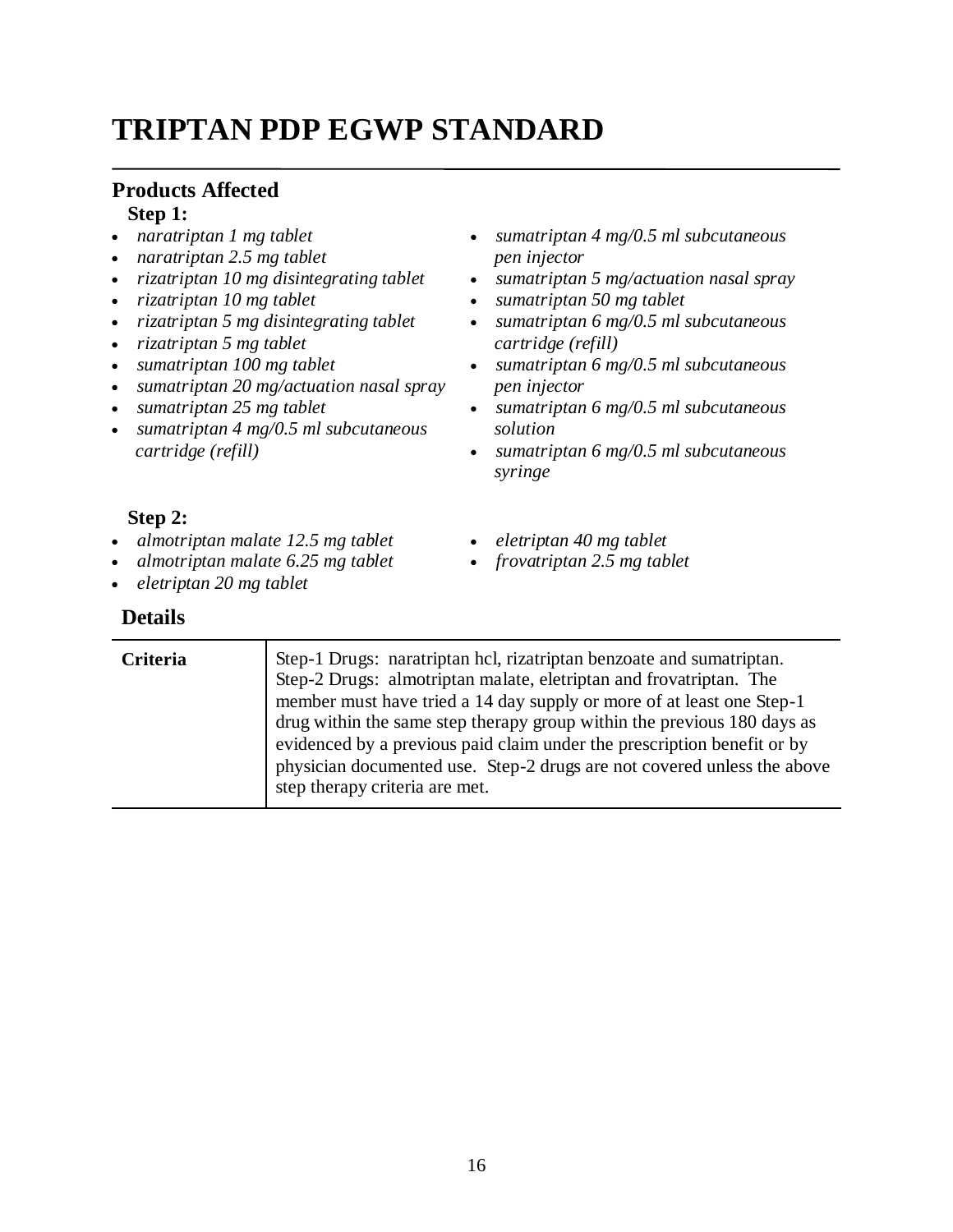# **XHANCE PDP EGWP STANDARD**

# **Products Affected**

## **Step 1:**

 *fluticasone propionate 50 mcg/actuation nasal spray,suspension*

# **Step 2:**

• XHANCE 93 MCG/ACTUATION BREATH ACTIVATED AEROSOL

| Criteria | Step-1 Drugs: fluticasone propionate nasal spray. Step-2 Drugs: Xhance.<br>The member must have tried a 30 day supply or more of one Step-1 drugs<br>within the same step therapy group within the previous 180 days as<br>evidenced by a previous paid claim under the prescription benefit or by<br>physician documented use. Step-2 drug is not covered unless the above<br>step therapy criteria are met. |
|----------|---------------------------------------------------------------------------------------------------------------------------------------------------------------------------------------------------------------------------------------------------------------------------------------------------------------------------------------------------------------------------------------------------------------|
|----------|---------------------------------------------------------------------------------------------------------------------------------------------------------------------------------------------------------------------------------------------------------------------------------------------------------------------------------------------------------------------------------------------------------------|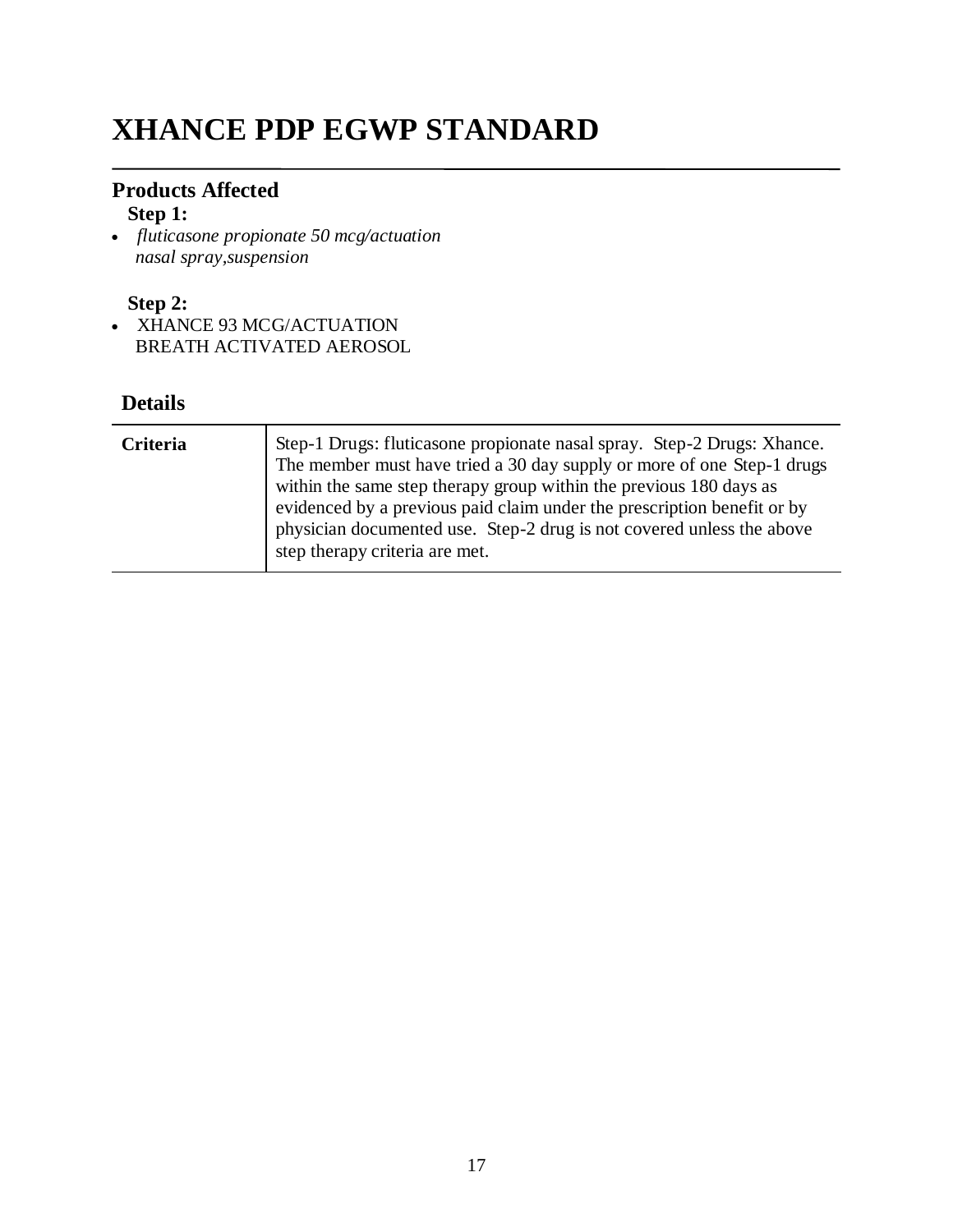**Index**

### **A**

| <b>ADVAIR HFA 115 MCG-21</b>             |
|------------------------------------------|
| MCG/ACTUATION AEROSOL                    |
|                                          |
| <b>ADVAIR HFA 230 MCG-21</b>             |
| MCG/ACTUATION AEROSOL                    |
|                                          |
| <b>ADVAIR HFA 45 MCG-21</b>              |
| MCG/ACTUATION AEROSOL                    |
|                                          |
|                                          |
|                                          |
|                                          |
| alendronate 70 mg/75 ml oral solution  5 |
|                                          |
|                                          |
| almotriptan malate 12.5 mg tablet  16    |
| almotriptan malate 6.25 mg tablet  16    |
| ALPHAGAN P 0.1 % EYE DROPS  8            |
| ANORO ELLIPTA 62.5 MCG-25                |
| MCG/ACTUATION POWDER FOR                 |
|                                          |
| <b>ARNUITY ELLIPTA 100</b>               |
| MCG/ACTUATION POWDER FOR                 |
|                                          |
| <b>ARNUITY ELLIPTA 200</b>               |
| MCG/ACTUATION POWDER FOR                 |
|                                          |
| <b>ARNUITY ELLIPTA 50</b>                |
| <b>MCG/ACTUATION POWDER FOR</b>          |
|                                          |
| ASMANEX HFA 100 MCG/ACTUATION            |
| AEROSOL INHALER 4                        |
| ASMANEX HFA 200 MCG/ACTUATION            |
| AEROSOL INHALER 4                        |
| <b>ASMANEX HFA 50 MCG/ACTUATION</b>      |
| AEROSOL INHALER 4                        |
| <b>ASMANEX TWISTHALER 110</b>            |
| MCG/ACTUATION(30 DOSES)                  |
| <b>BREATH ACTIVATED INHALR 4</b>         |
| <b>ASMANEX TWISTHALER 220</b>            |
| MCG/ACTUATION(120 DOSES)                 |
| <b>BREATH ACTIVATED INHLR  4</b>         |

| <b>ASMANEX TWISTHALER 220</b>                              |
|------------------------------------------------------------|
| MCG/ACTUATION(14 DOSES)                                    |
| <b>BREATH ACTIVATED INHALR 4</b>                           |
| <b>ASMANEX TWISTHALER 220</b>                              |
| MCG/ACTUATION(30 DOSES)                                    |
| <b>BREATH ACTIVATED INHALR 4</b>                           |
| <b>ASMANEX TWISTHALER 220</b>                              |
| MCG/ACTUATION(60 DOSES)                                    |
| <b>BREATH ACTIVATED INHALR 4</b>                           |
| B                                                          |
|                                                            |
| bimatoprost 0.03 % eye drops 8                             |
| <b>BREO ELLIPTA 100 MCG-25</b>                             |
| MCG/DOSE POWDER FOR                                        |
|                                                            |
| <b>BREO ELLIPTA 200 MCG-25</b>                             |
| <b>MCG/DOSE POWDER FOR</b>                                 |
|                                                            |
|                                                            |
|                                                            |
| bupropion hcl 100 mg tablet  1, 2, 14, 15                  |
| bupropion hcl 150 mg tablet, 12 hr sustained-              |
| release(smoking deterrent) 1, 2, 14, 15                    |
| bupropion hcl 75 mg tablet  1, 2, 14, 15                   |
| bupropion hcl sr 100 mg tablet, 12 hr                      |
|                                                            |
| bupropion hcl sr 150 mg tablet, 12 hr                      |
| sustained-release  1, 2, 14, 15                            |
| bupropion hcl sr 200 mg tablet, 12 hr                      |
| sustained-release  1, 2, 14, 15                            |
|                                                            |
| bupropion hcl xl 150 mg 24 hr tablet,                      |
|                                                            |
| bupropion hcl xl 300 mg 24 hr tablet,                      |
|                                                            |
| C                                                          |
| carbidopa 10 mg-levodopa 100 mg                            |
| 13                                                         |
| carbidopa 10 mg-levodopa 100 mg tablet. 13                 |
| carbidopa 12.5 mg-levodopa 50 mg-                          |
|                                                            |
| carbidopa 18.75 mg-levodopa 75 mg-                         |
| entacapone 200 mg tablet 13<br>$\sim$ $\sim$ $\sim$ $\sim$ |
|                                                            |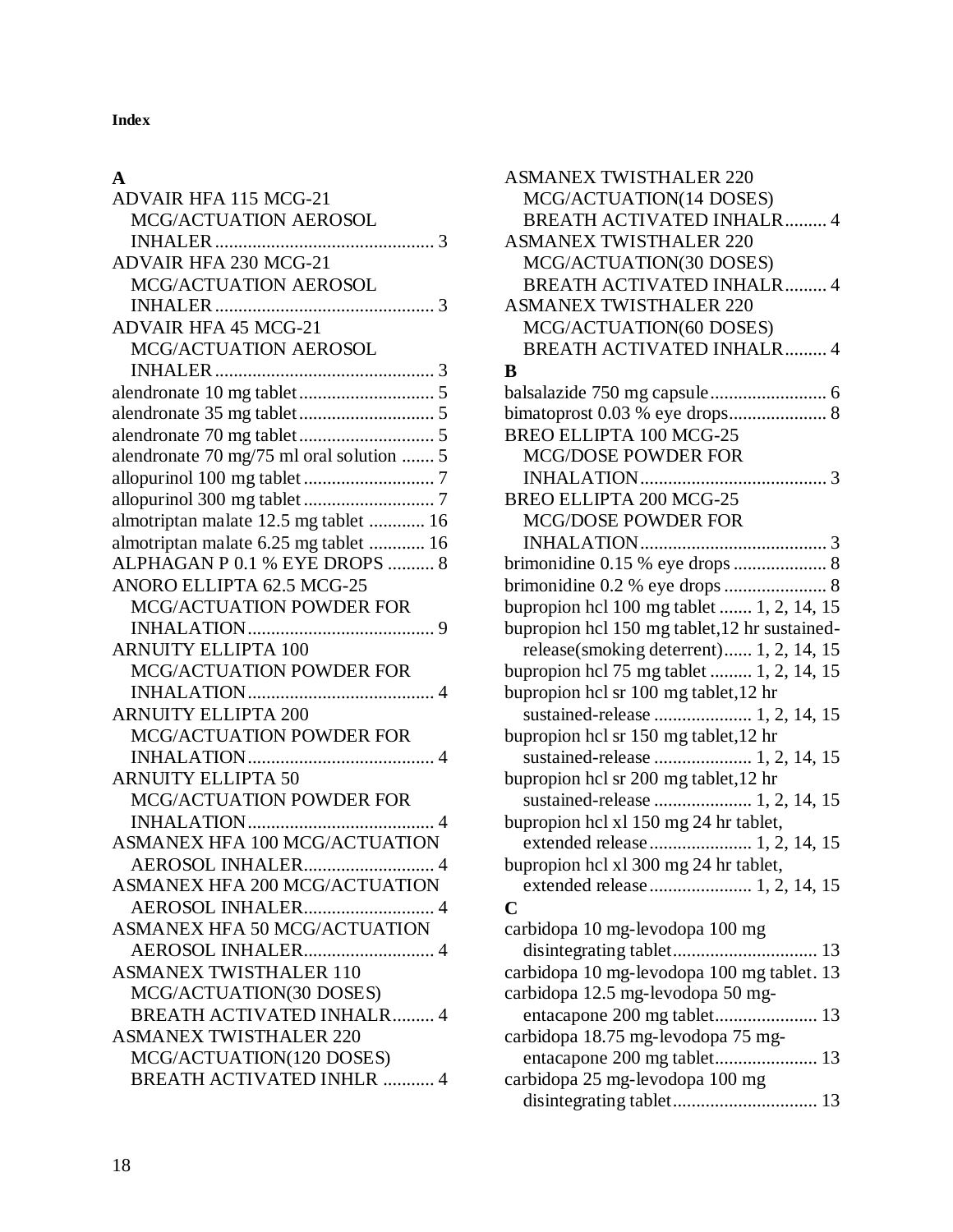| carbidopa 25 mg-levodopa 100 mg-                            |
|-------------------------------------------------------------|
| entacapone 200 mg tablet 13                                 |
| carbidopa 25 mg-levodopa 250 mg                             |
| disintegrating tablet 13                                    |
| carbidopa 25 mg-levodopa 250 mg tablet. 13                  |
| carbidopa 31.25 mg-levodopa 125 mg-                         |
|                                                             |
| carbidopa 37.5 mg-levodopa 150 mg-                          |
| entacapone 200 mg tablet 13                                 |
| carbidopa 50 mg-levodopa 200 mg-                            |
|                                                             |
| carbidopa er 25 mg-levodopa 100 mg                          |
| tablet, extended release  13                                |
| carbidopa er 50 mg-levodopa 200 mg                          |
| tablet, extended release  13                                |
|                                                             |
| citalopram 10 mg tablet  1, 2, 14, 15                       |
| citalopram 10 mg/5 ml oral solution 1, 2, 14,               |
| 15                                                          |
| citalopram 20 mg tablet  1, 2, 14, 15                       |
| citalopram 40 mg tablet  1, 2, 14, 15                       |
| COMBIGAN 0.2 %-0.5 % EYE DROPS 8                            |
| D                                                           |
|                                                             |
| DIPENTUM 250 MG CAPSULE 6                                   |
|                                                             |
|                                                             |
| dorzolamide 22.3 mg-timolol 6.8 mg/ml eye<br>8              |
|                                                             |
| dorzolamide-timolol (pf) 2 %-0.5 % eye                      |
| DULERA 100 MCG-5 MCG/ACTUATION                              |
|                                                             |
| HFA AEROSOL INHALER 3<br>DULERA 200 MCG-5 MCG/ACTUATION     |
|                                                             |
| HFA AEROSOL INHALER 3                                       |
| DULERA 50 MCG-5 MCG/ACTUATION<br>HFA AEROSOL INHALER 3      |
|                                                             |
| duloxetine 20 mg capsule, delayed release . 1,<br>2, 14, 15 |
| duloxetine 30 mg capsule, delayed release. 1,               |
| 2, 14, 15                                                   |
| duloxetine 40 mg capsule, delayed release. 1,               |
| 2, 14, 15                                                   |
| duloxetine 60 mg capsule, delayed release. 1,               |
| 2, 14, 15                                                   |
| E                                                           |
|                                                             |

| eletriptan 40 mg tablet  16                    |
|------------------------------------------------|
| escitalopram 10 mg tablet  1, 2, 14, 15        |
| escitalopram 20 mg tablet  1, 2, 14, 15        |
| escitalopram 5 mg tablet  1, 2, 14, 15         |
| escitalopram 5 mg/5 ml oral solution 1, 2, 14, |
| 15                                             |
| F                                              |
|                                                |
|                                                |
| FETZIMA 120 MG                                 |
| CAPSULE, EXTENDED RELEASE  2                   |
| FETZIMA 20 MG (2)-40 MG (26)                   |
| CAPSULE, EXTENDED RELEASE, 24                  |
|                                                |
| FETZIMA 20 MG CAPSULE, EXTENDED                |
|                                                |
| FETZIMA 40 MG CAPSULE, EXTENDED                |
|                                                |
| FETZIMA 80 MG CAPSULE, EXTENDED                |
|                                                |
| <b>FLOVENT DISKUS 100</b>                      |
| MCG/ACTUATION POWDER FOR                       |
|                                                |
| <b>FLOVENT DISKUS 250</b>                      |
| MCG/ACTUATION POWDER FOR                       |
|                                                |
| <b>FLOVENT DISKUS 50</b>                       |
| MCG/ACTUATION POWDER FOR                       |
|                                                |
| FLOVENT HFA 110 MCG/ACTUATION                  |
| AEROSOL INHALER 4                              |
| FLOVENT HFA 220 MCG/ACTUATION                  |
| AEROSOL INHALER.                               |
| FLOVENT HFA 44 MCG/ACTUATION                   |
|                                                |
| FLUOROURACIL 0.5 % TOPICAL                     |
|                                                |
| fluorouracil 2 % topical solution 11           |
| fluorouracil 5 % topical cream 11              |
| fluorouracil 5 % topical solution 11           |
| fluoxetine (pmdd) 10 mg tablet 1, 2, 14, 15    |
| fluoxetine (pmdd) $20$ mg tablet 1, 2, 14, 15  |
| fluoxetine 10 mg capsule  1, 2, 14, 15         |
| fluoxetine 10 mg tablet  1, 2, 14, 15          |
| fluoxetine 20 mg capsule  1, 2, 14, 15         |
| fluoxetine 20 mg tablet  1, 2, 14, 15          |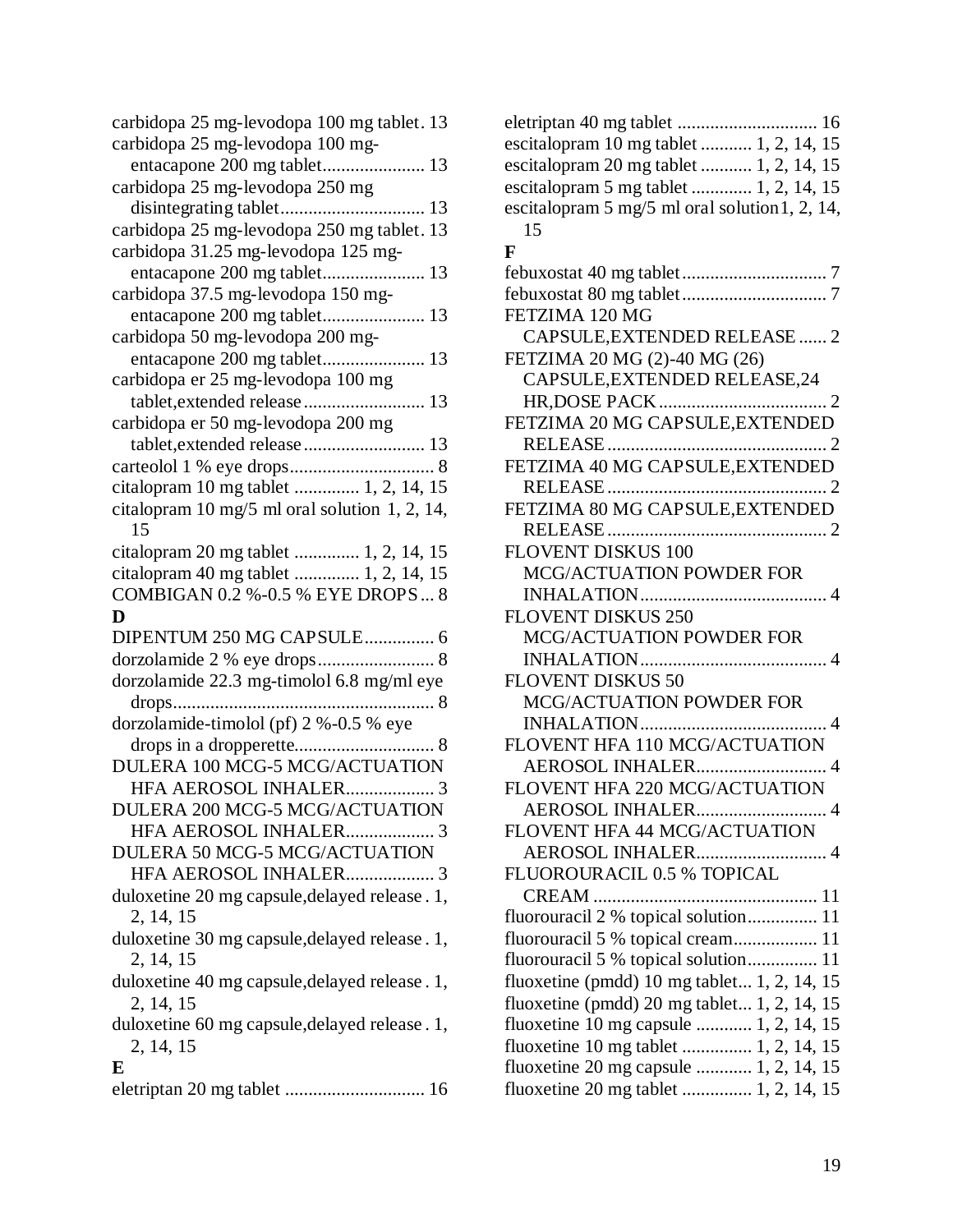| fluoxetine 20 mg/5 ml (4 mg/ml) oral          |
|-----------------------------------------------|
|                                               |
| fluoxetine 40 mg capsule  1, 2, 14, 15        |
| fluoxetine 60 mg tablet  1, 2, 14, 15         |
| fluoxetine 90 mg capsule, delayed release 1,  |
| 2, 14, 15                                     |
| fluticasone 100 mcg-salmeterol 50 mcg/dose    |
|                                               |
| fluticasone 250 mcg-salmeterol 50 mcg/dose    |
|                                               |
| fluticasone 500 mcg-salmeterol 50 mcg/dose    |
|                                               |
| fluticasone propionate 50 mcg/actuation       |
|                                               |
| fluvoxamine 100 mg tablet  1, 2, 14, 15       |
| fluvoxamine 25 mg tablet  1, 2, 14, 15        |
| fluvoxamine 50 mg tablet  1, 2, 14, 15        |
| fluvoxamine er 100 mg capsule, extended       |
| release 24 hr 1, 2, 14, 15                    |
| fluvoxamine er 150 mg capsule, extended       |
|                                               |
| FOSAMAX PLUS D 70 MG-2,800 UNIT               |
|                                               |
| FOSAMAX PLUS D 70 MG-5,600 UNIT               |
|                                               |
| frovatriptan 2.5 mg tablet 16                 |
| ш                                             |
|                                               |
| imiquimod 3.75 % topical cream in a pump      |
|                                               |
| imiquimod 3.75 % topical cream packet 11      |
| imiquimod 5 % topical cream packet 11         |
| <b>INCRUSE ELLIPTA 62.5</b>                   |
| <b>MCG/ACTUATION POWDER FOR</b>               |
|                                               |
| K                                             |
| KLISYRI 1 % TOPICAL OINTMENT IN               |
|                                               |
| L                                             |
| latanoprost 0.005 % eye drops 8               |
|                                               |
| LUMIGAN 0.01 % EYE DROPS 8                    |
| M                                             |
| mesalamine 1.2 gram tablet, delayed release 6 |
| mesalamine 400 mg capsule (with delayed       |
|                                               |

| mesalamine 800 mg tablet, delayed release. 6   |
|------------------------------------------------|
| mesalamine er 0.375 gram capsule, extended     |
|                                                |
| metformin er 1,000 mg 24 hr tablet, extended   |
|                                                |
| metformin er 1,000 mg tablet, extended         |
|                                                |
| metformin er 500 mg 24 hr tablet, extended     |
|                                                |
| metformin er 500 mg tablet, extended release   |
|                                                |
| metformin er 500 mg tablet, extended release   |
|                                                |
| metformin er 750 mg tablet, extended release   |
|                                                |
| mirtazapine 15 mg disintegrating tablet. 1, 2, |
| 14, 15                                         |
| mirtazapine 15 mg tablet 1, 2, 14, 15          |
| mirtazapine 30 mg disintegrating tablet. 1, 2, |
| 14, 15                                         |
| mirtazapine 30 mg tablet 1, 2, 14, 15          |
| mirtazapine 45 mg disintegrating tablet. 1, 2, |
| 14, 15                                         |
| mirtazapine 45 mg tablet 1, 2, 14, 15          |
| mirtazapine 7.5 mg tablet 1, 2, 14, 15         |
| N                                              |
| naratriptan 1 mg tablet  16                    |
|                                                |
| ${\bf P}$                                      |
| paroxetine 10 mg tablet 1, 2, 14, 15           |
| paroxetine 10 mg/5 ml oral suspension  1, 2    |
| PAROXETINE 10 MG/5 ML ORAL                     |
| $\overline{2}$<br>SUSPENSION                   |
| paroxetine 20 mg tablet 1, 2, 14, 15           |
| paroxetine 30 mg tablet 1, 2, 14, 15           |
| paroxetine 40 mg tablet 1, 2, 14, 15           |
| paroxetine er 12.5 mg tablet, extended         |
| release 24 hr 1, 2, 14, 15                     |
| paroxetine er 25 mg tablet, extended release   |
|                                                |
| paroxetine er 37.5 mg tablet, extended         |
|                                                |
| PAXIL 10 MG/5 ML ORAL SUSPENSION               |
|                                                |
| PENTASA 250 MG                                 |
| CAPSULE, CONTROLLED RELEASE. 6                 |
|                                                |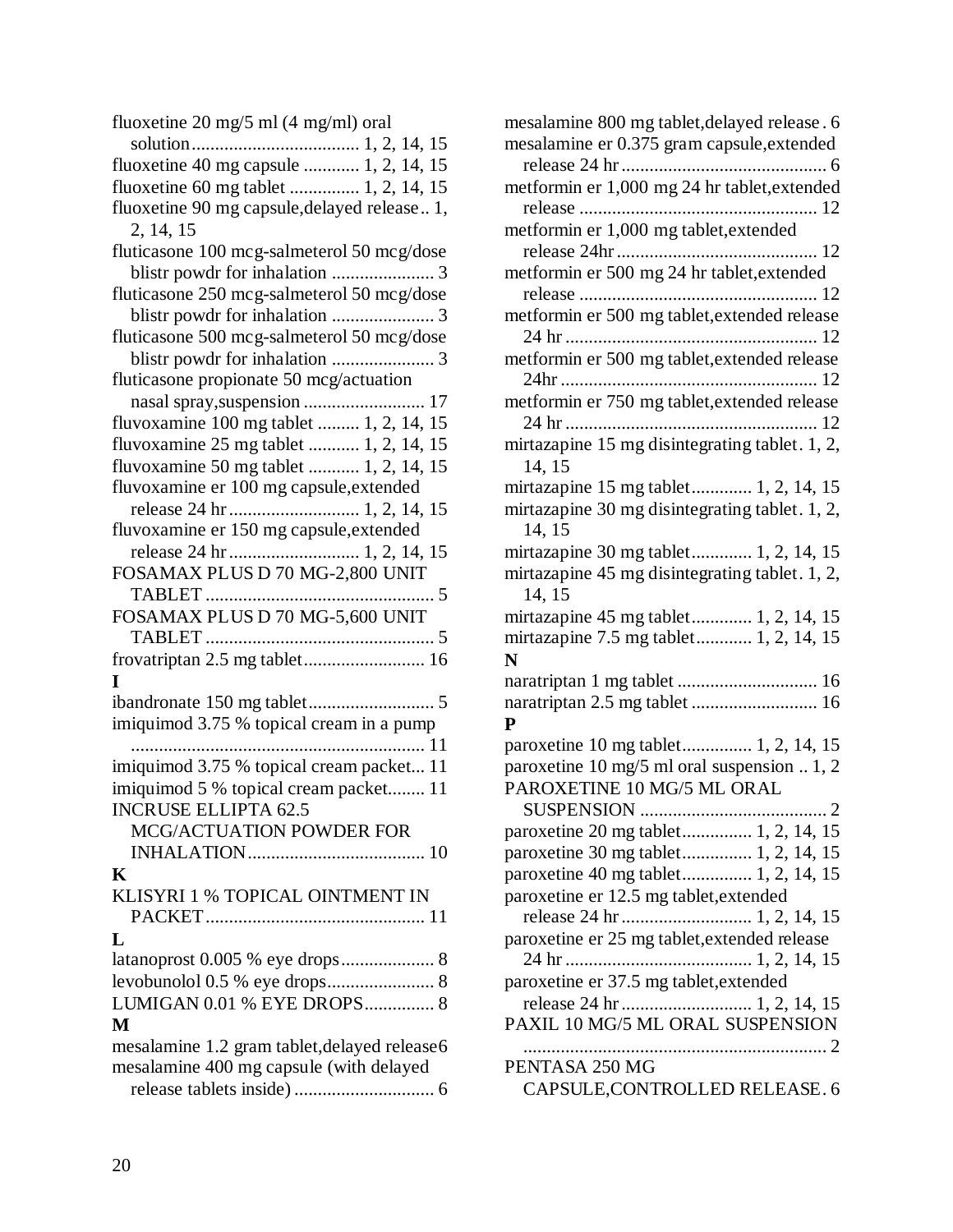| SPIRIVA RESPIMAT 2.5                           |
|------------------------------------------------|
| MCG/ACTUATION SOLUTION FOR                     |
|                                                |
| SPIRIVA WITH HANDIHALER 18 MCG                 |
| AND INHALATION CAPSULES  10                    |
| STIOLTO RESPIMAT 2.5 MCG-2.5                   |
| MCG/ACTUATION SOLUTION FOR                     |
|                                                |
|                                                |
| sulfasalazine 500 mg tablet, delayed release 6 |
|                                                |
| sumatriptan 20 mg/actuation nasal spray 16     |
| sumatriptan 25 mg tablet 16                    |
| sumatriptan 4 mg/0.5 ml subcutaneous           |
|                                                |
| sumatriptan 4 mg/0.5 ml subcutaneous pen       |
|                                                |
| sumatriptan 5 mg/actuation nasal spray 16      |
|                                                |
| sumatriptan 6 mg/0.5 ml subcutaneous           |
|                                                |
| sumatriptan 6 mg/0.5 ml subcutaneous pen       |
|                                                |
| sumatriptan 6 mg/0.5 ml subcutaneous           |
|                                                |
| sumatriptan 6 mg/0.5 ml subcutaneous           |
|                                                |
| т                                              |
| timolol maleate 0.25 % eye drops 8             |
| timolol maleate 0.25 % eye gel forming         |
|                                                |
| timolol maleate 0.5 % eye drops 8              |
| timolol maleate 0.5 % eye gel forming          |
|                                                |
| timolol maleate 0.5 % once daily eye drops 8   |
| TRAVATAN Z 0.004 % EYE DROPS  8                |
|                                                |
| trazodone 100 mg tablet 1, 2, 14, 15           |
| trazodone 150 mg tablet 1, 2, 14, 15           |
| trazodone 300 mg tablet 1, 2, 14, 15           |
| trazodone 50 mg tablet 1, 2, 14, 15            |
| TRINTELLIX 10 MG TABLET  15                    |
| TRINTELLIX 20 MG TABLET  15                    |
| TRINTELLIX 5 MG TABLET  15                     |
| $\boldsymbol{\mathrm{V}}$                      |
| venlafaxine 100 mg tablet 1, 2, 14, 15         |
|                                                |